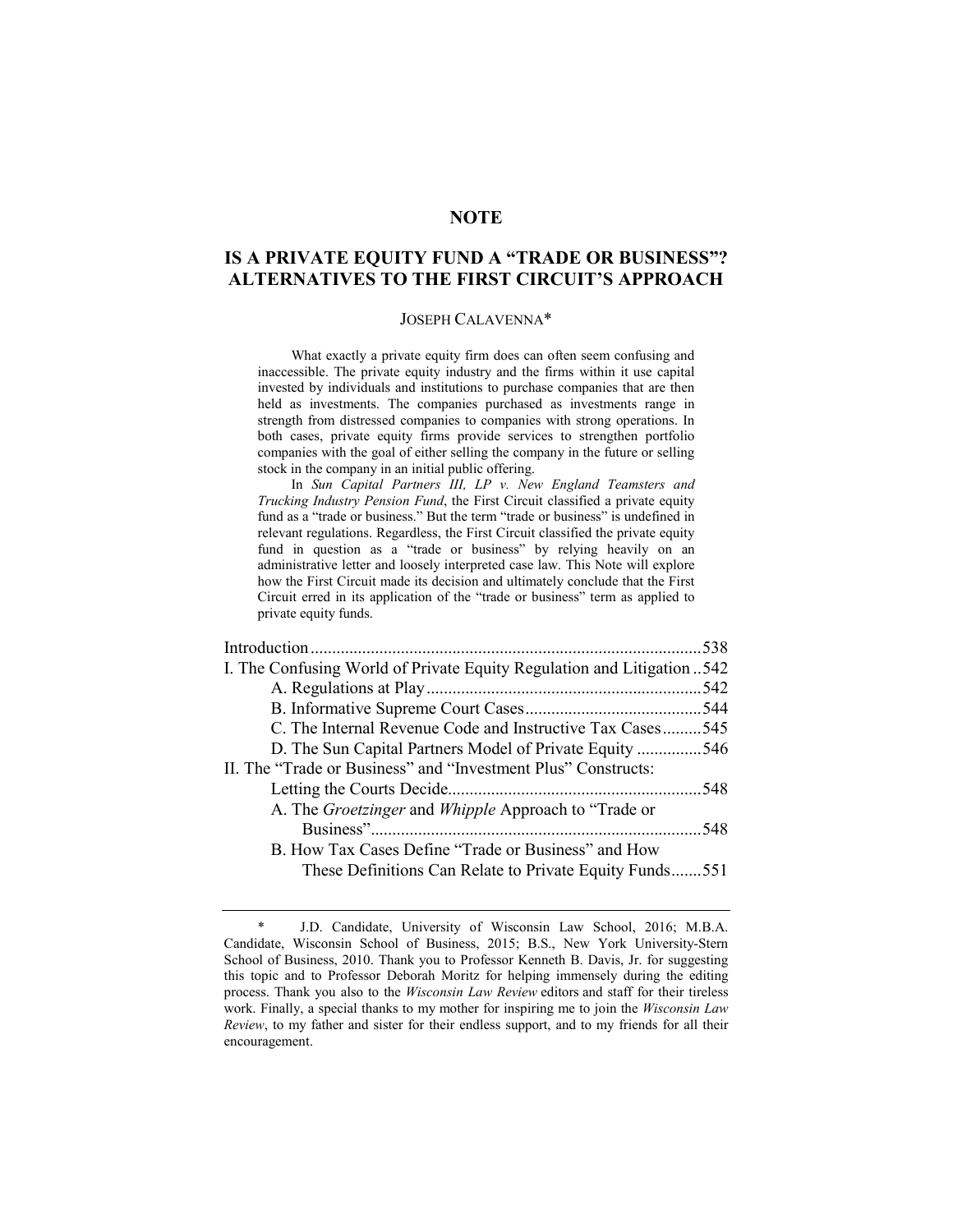| C. The "Investment Plus" Approach to "Trade or Business"555 |  |  |
|-------------------------------------------------------------|--|--|
|                                                             |  |  |

#### **INTRODUCTION**

It is sometimes hard to see the effect the private equity industry has on the lives of individuals. But the private equity industry is behind many popular companies. Imagine any day for an American family. It could start with lunches packed with Del Monte fruit cups by a mom watching The Weather Channel before the kids are bundled up in Canada Goose down jackets and taken to the bus stop. After work, mom stops at Toys "R" Us to buy a birthday present for her son and at Michaels to pick up supplies for a class project for her daughter. After dinner, she might check movie times at the AMC Theater for her Friday date night with her husband. All of these brands are owned by three of the best-known private equity firms:  $KKR$ ,<sup>1</sup> the Carlyle Group,<sup>2</sup> and Bain Capital. $3$ 

Despite how ubiquitous private equity-owned companies are, what a private equity firm actually does is still a mystery to most of the general public.<sup>4</sup> But the actions of private equity firms are fairly easy to understand. Put simply, private equity is an investment vehicle for individual or institutional investors like endowments, foundations, and pension funds.<sup>5</sup> Private equity, like any investment, is one of many alternatives to investing in debt or equity markets like stock markets.

Private equity firms usually invest directly in private companies, often by purchasing the entire private company.<sup>6</sup> Private equity firms can also acquire controlling interests in freestanding public companies and take them private.<sup>7</sup> The term private equity is used because it refers to the

5. DOUGLAS CUMMING, PRIVATE EQUITY: FUND TYPES, RISKS AND RETURNS, AND REGULATION 9 (2010).

<sup>1.</sup> KKR owns Del Monte and Toys "R" Us. KKR PORTFOLIO, http://www.kkr.com/kkr-portfolio?page=Private\_Equity (last visited Mar. 20, 2015).

<sup>2.</sup> The Carlyle Group owns AMC Entertainment. CARLYLE GROUP PORTFOLIO INVESTMENTS, http://www.carlyle.com/our-business/portfolio-of-investments (last visited Jan. 17, 2014).

<sup>3.</sup> Bain Capital owns The Weather Company, Michaels, and Canada Goose. BAIN CAPITAL PRIVATE EQUITY INVESTMENTS, http://www.baincapitalprivateequity.com/ investments (last visited Jan. 17, 2014).

<sup>4.</sup> Steve Odland, *In Support of Private Equity*, FORBES (Jan. 25, 2012, 10:13 AM), http://www.forbes.com/sites/steveodland/2012/01/25/in-support-of-private-equity/.

<sup>6.</sup> Odland, *supra* note 4.

<sup>7.</sup> Susan Chaplinsky & Shikha Khetrepal, *Valuation of Late-Stage Companies and Buyouts*, DARDEN BUS. PUBLISHING, Oct. 2011, at 1, 2.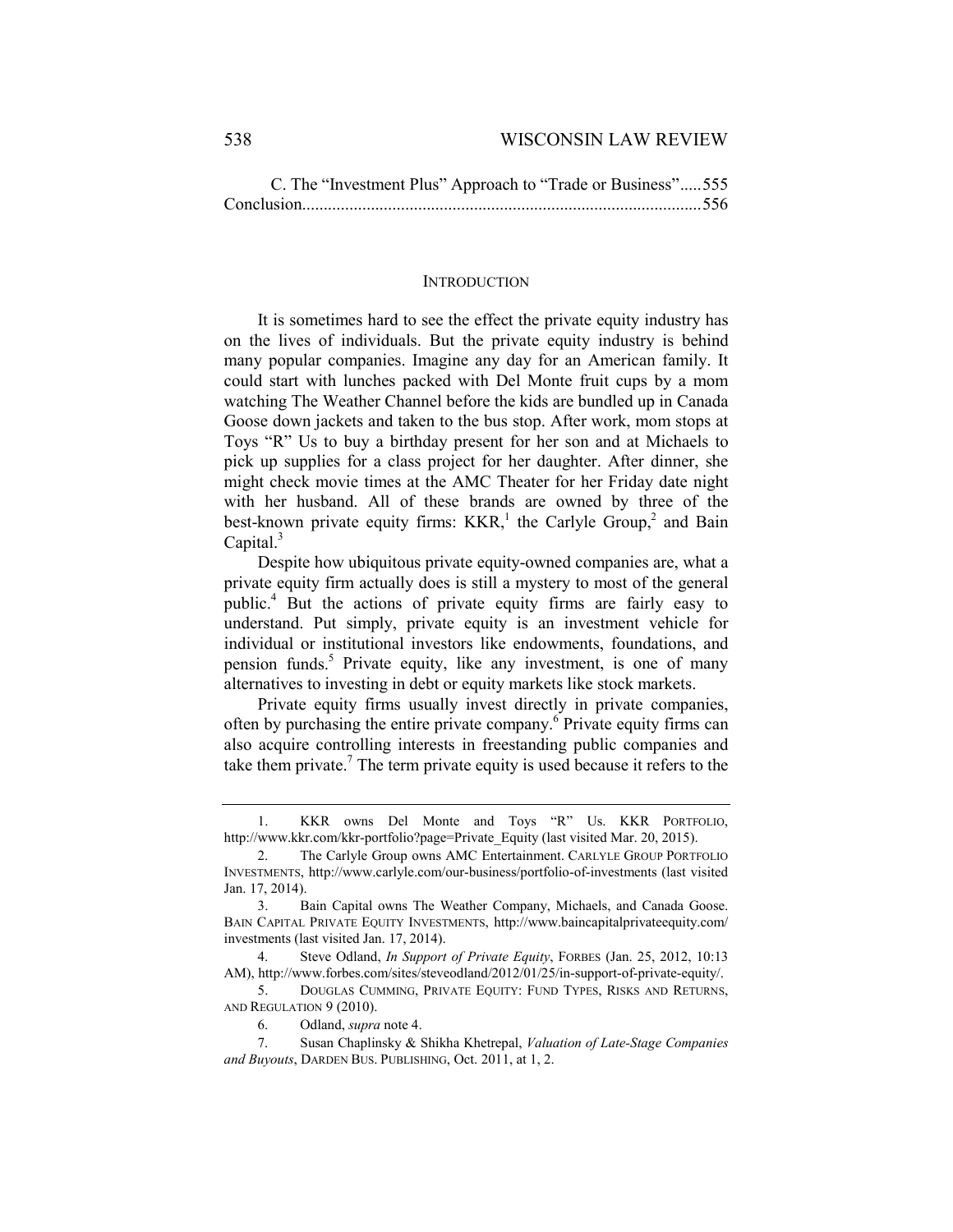fact that the equity is not listed and the exchange of the equity is not regulated.<sup>8</sup>

A popular tool of private equity firms for acquiring portfolio companies is the leveraged buyout:

A leveraged buy-out occurs when a group of investors, usually including members of a company's management team, buy the company under financial arrangements that include little equity and significant new debt. The necessary debt financing typically includes mortgages or high risk/high yield bonds, popularly known as "junk bonds." Additionally, a portion of this debt is generally secured by the company's assets. Some of the acquired company's assets are usually sold after the transaction is completed in order to reduce the debt incurred in the acquisition.<sup>9</sup>

In order to buy companies and build a portfolio of acquired companies, a private equity firm needs to raise capital for investment funds from a variety of investors, including institutional and individual investors.<sup>10</sup> Once the funding goal for a fund is met, the private equity fund will purchase a mix of companies that will then comprise a portfolio of holdings for the private equity fund.<sup>11</sup> Often, once a private equity fund has acquired a company, it will start the process of improving the company's operations to boost growth.<sup>12</sup> Sometimes the companies that private equity funds acquire are performing poorly and need help strengthening the business.<sup>13</sup> However, private equity also provides an avenue for business owners to exit their businesses when they are ready. $^{14}$ 

Private equity funds acquire a large variety of different types of companies in a broad range of industries. As a result, the work that private equity firms and their funds do can be important not only to the businesses they acquire but also to the industries they enter.<sup>15</sup> Studies

<sup>8.</sup> CYRIL DEMARIA, INTRODUCTION TO PRIVATE EQUITY 1 (2010).

<sup>9.</sup> *Metropolitan Life Ins. Co. v. RJR Nabisco, Inc.*, 716 F. Supp. 1504, 1505 n.1 (S.D.N.Y. 1989).

<sup>10.</sup> Cumming, *supra* note 5, at 9–10.

<sup>11.</sup> *See id.* at 13–16 (providing a more detailed discussion of the structures and strategies of private equity firms).

<sup>12.</sup> DEMARIA, *supra* note 8, at 12.

<sup>13.</sup> Odland, *supra* note 4.

<sup>14.</sup> *See* DEMARIA, *supra* note 8, at 1.

<sup>15.</sup> Odland, *supra* note 4 ("In [some] cases, without the actions taken by the PE firm, the company would likely go bankrupt or dissolve thereby causing an even greater number of lost jobs than those lost in the turnaround steps taken to save the company.").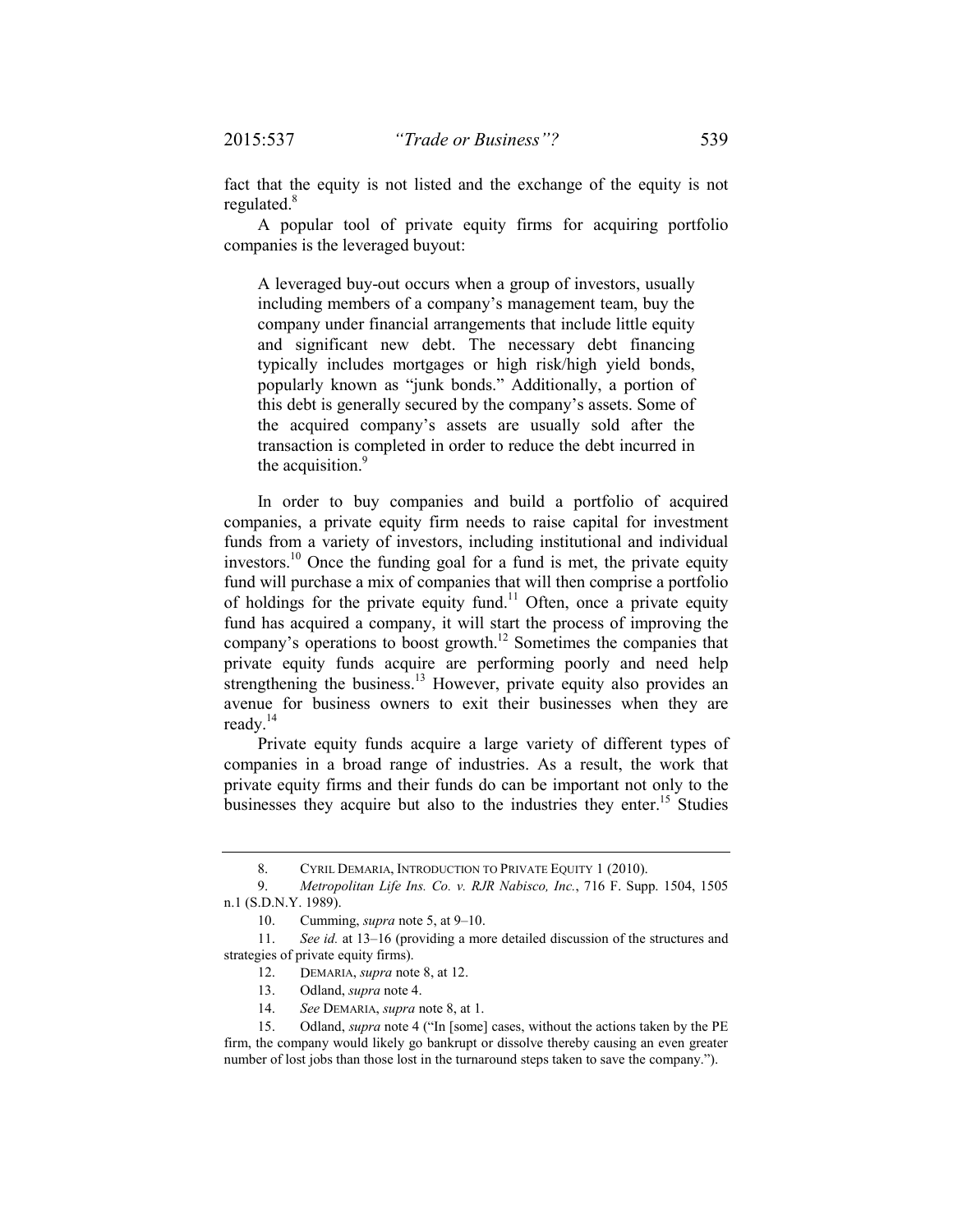show that the private equity industry neither destroys nor creates a significant number of jobs.<sup>16</sup> Additionally, private equity-acquired businesses do not fail at a rate any higher than similarly situated businesses.17 Instead, private equity companies can add real value to the companies they acquire through operational improvements and can provide investors with the possibility of high returns.<sup>18</sup>

However, until recently it was unclear if a private equity fund with a controlling stake in a company that withdrew from a multiemployer pension plan would be liable for the unfunded pensions of the acquired company. The risk of unfunded pension plans is serious for private equity funds but more so for the employees of the company with the unfunded pensions who are relying on the existence of their pensions when they retire.

Fortunately, both the Employee Retirement Income Security Act of 1974 (ERISA)<sup>19</sup> and the Multiemployer Pension Plan Amendments Act of 1980 (MPPAA)<sup>20</sup> are designed to protect Americans' pension assets and to govern unfunded pension liability. The MPPAA provides that "all employees of trades or businesses (whether or not incorporated) which are under common control shall be treated as employed by a single employer and all such trades and businesses as a single employer. $121 \text{°}$   $\text{°}$ impose withdrawal liability on an organization other than the one obligated to the [pension] Fund, two conditions must be satisfied: 1) the organization must be under 'common control' with the obligated organization, and 2) the organization must be a trade or business."<sup>22</sup>

In interpreting whether a private equity fund can be held liable for the unfunded pension liabilities of an acquired company one would need a clear idea of what constitutes a "trade or business." For example, if a private equity fund acquired a company that was ailing and that already had unfunded pension liabilities, should the private equity fund be liable for making the pension fund whole, even if it had no part in the shortage of funds?

<sup>16</sup>**.** Timothy Spangler, *Private Equity's Public Image Issues*, FORBES (Apr. 10, 2013, 8:37 PM), http://www.forbes.com/sites/timothyspangler/2013/04/10/privateequitys-public-image-issues/.

<sup>17.</sup> *Id.*

<sup>18.</sup> *Id.*

<sup>19.</sup> 29 U.S.C. § 1001 (2012).

<sup>20.</sup> *Id.* § 1381.

<sup>21.</sup> *Id.* § 1301(b)(1).

<sup>22.</sup> *McDougall v. Pioneer Ranch Ltd. P'ship*, 494 F.3d 571, 577 (7th Cir. 2007) (citing *Cent. States, Se. & Sw. Areas Pension Fund v. Fulkerson*, 238 F.3d 891, 895 (7th Cir. 2001)).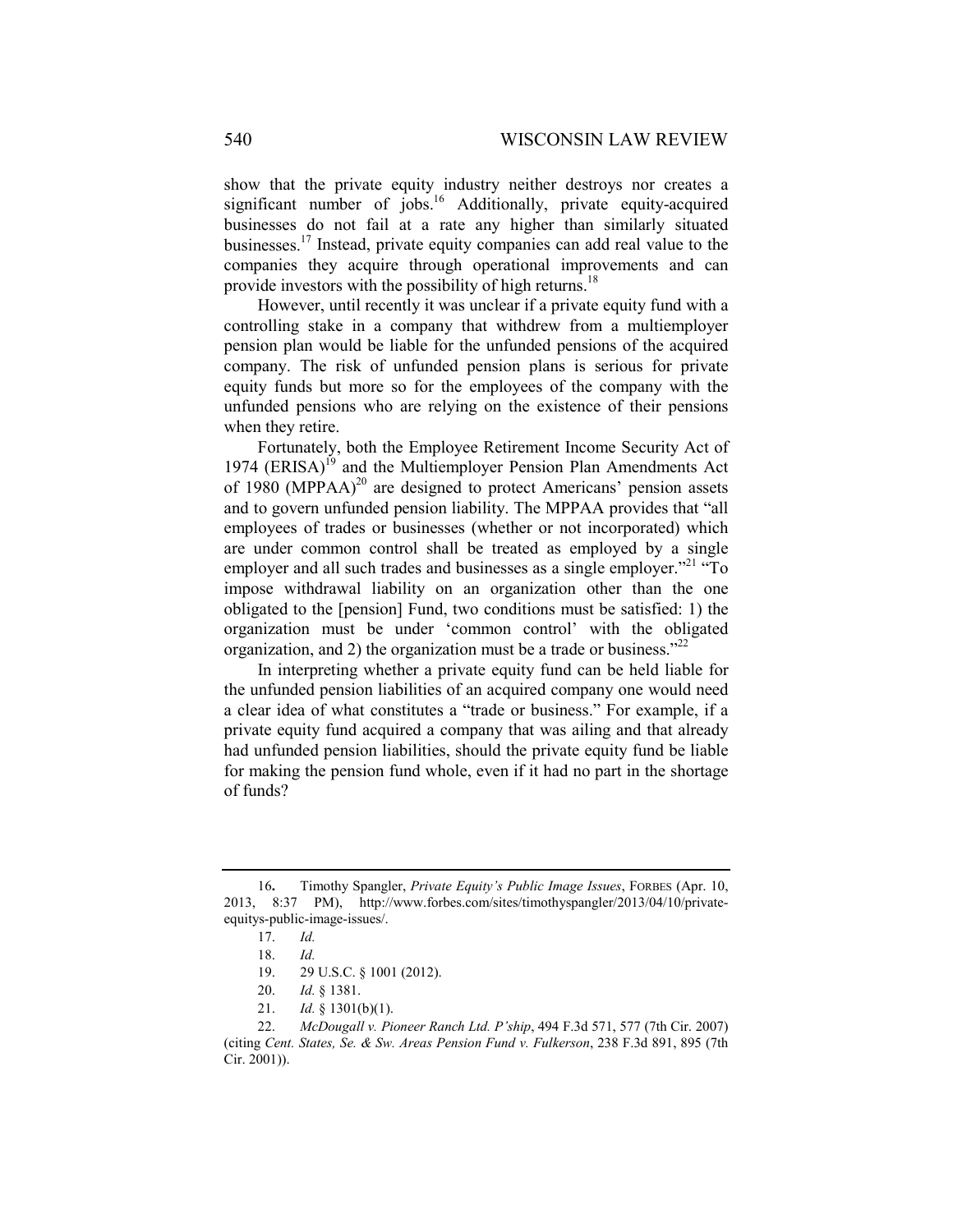There is no definition of the term "trade or business" in the MPPAA<sup>23</sup> The term "trade or business" appears many times in the Internal Revenue Code but has been interpreted in many different ways by the courts.24 In tax cases, a distinction between whether an individual is an investor or a trader has emerged.<sup>25</sup> The different ways the courts have interpreted "trade or business" in the context of the investor versus trader distinction is instructive when attempting to determine if a private equity fund is a "trade or business" for the purposes of pension liability.

In 2007, the Pension Benefit Guaranty Corporation  $(PBGC)^{26}$ released an appeals letter that attempted to set out a test for determining when a private equity fund qualifies as a "trade or business."<sup>27</sup> But the test itself was not applied by any court until *Sun Capital Partners III, LP v. New England Teamsters and Trucking Industry Pension Fund*. 28 In *Sun Capital Partners*, the First Circuit held that Sun Fund IV, an investment fund of Sun Capital Partners, Inc., $^{29}$  was in fact a "trade or business."30 The First Circuit reasoned that Sun Fund IV was not a passive investor and instead was actively involved in the management of Scott Brass, Inc., finding this enough to satisfy an "investment plus" standard created by the PBGC.<sup>31</sup>

This Note will examine the First Circuit's reasoning in *Sun Capital Partners* in light of relevant and instructive regulations and case law, and it will ultimately conclude that the First Circuit erred in its classification of Sun Fund IV as a "trade or business." Part I overviews the relevant background information, including a discussion of ERISA, the MPPAA, the PBGC, a number of informative Supreme Court cases, instructive tax cases, and a discussion of the *Sun Capital Partners* model of private

27. *Sun Capital Partners III, LP v. New England Teamsters & Trucking Indus. Pension Fund*, 724 F.3d 129, 139–40 (1st Cir. 2013).

28. 724 F.3d 129, 141 (1st Cir. 2013).

29. *Id.* at 129. For purposes of clarity, Sun Capital Advisors, Inc., as the private equity firm is referred to in the case, will hereinafter be referred to as Sun Capital Partners, as appears on the firm's web site. SUN CAPITAL PARTNERS, INC., http://www.suncappart.com/ (last visited Feb. 22, 2015).

30. *Sun Capital Partners*, 724 F.3d at 149.

<sup>23.</sup> *See* § 1301(b)(1).

<sup>24.</sup> Paula Wolff, Annotation, *What Constitutes Trade or Business Under Internal Revenue Code (U.S.C.A. Title 26)*, 161 A.L.R. FED. 245, 245 (2000).

<sup>25.</sup> This distinction first appeared in *Purvis v. Comm'r*, 530 F.2d 1332, 1333–34 (9th Cir. 1976) (per curiam), and will be discussed in greater detail later.

<sup>26. &</sup>quot;PBGC is a federal agency created by the Employee Retirement Income Security Act of 1974 (ERISA) to protect pension benefits in private-sector defined benefit plans - the kind that typically pay a set monthly amount at retirement." GENERAL FAQS ABOUT PBGC, http://www.pbgc.gov/about/faq/pg/general-faqs-about-pbgc.html (last visited Jan. 17, 2014).

<sup>31.</sup> *Id.* at 141–43.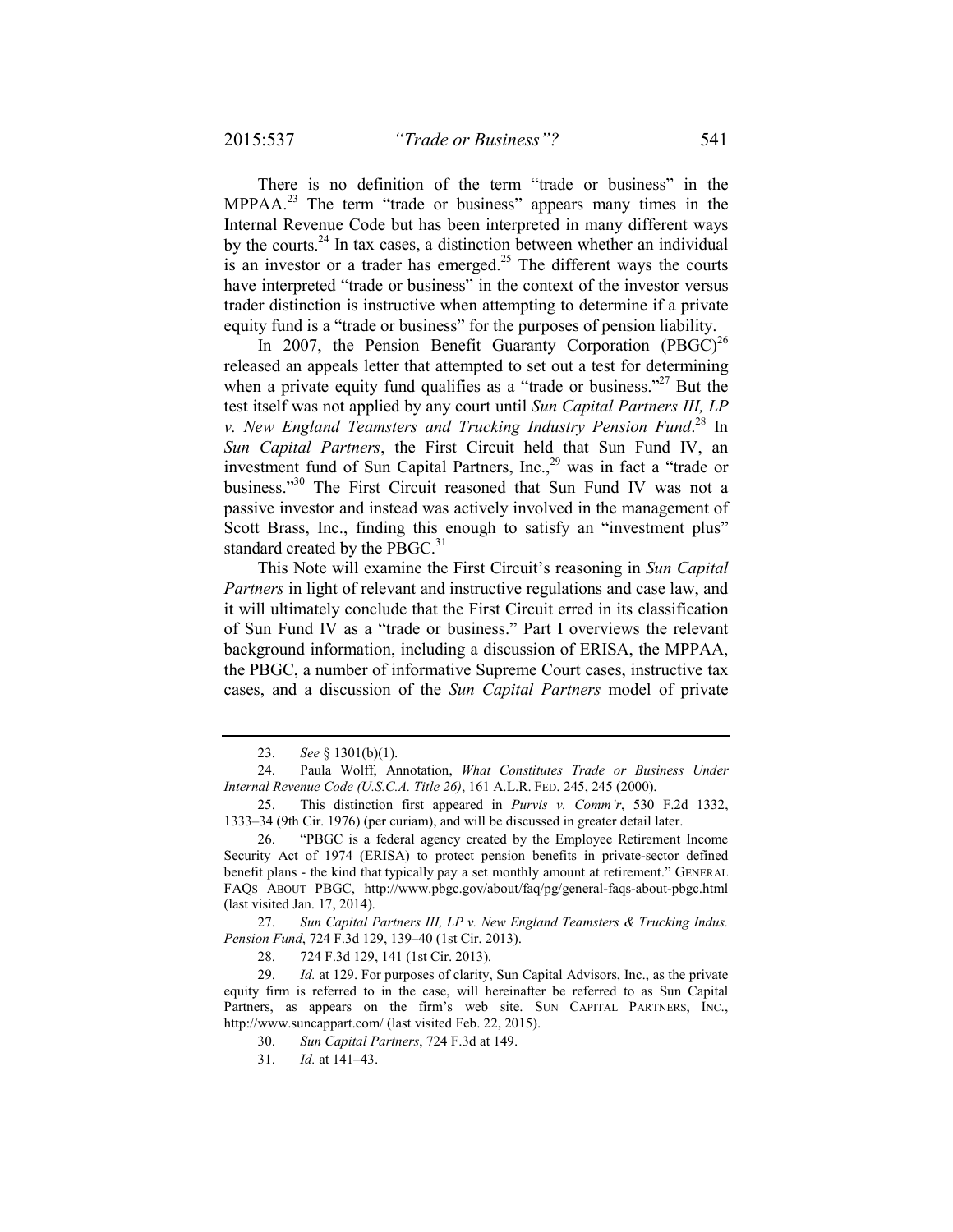equity. Part II analyzes how courts have decided cases involving the definition of "trade or business" and will explore other instructive interpretations of "trade or business" that the First Circuit did not consider in deciding *Sun Capital Partners*.

### I. THE CONFUSING WORLD OF PRIVATE EQUITY REGULATION AND LITIGATION

With respect to private equity funds, there are many cases, regulations, statutes, and administrative letters that are relevant to the definition of a "trade or business." Individually, these parts are confusing and become more so when considered together. Accordingly, a brief overview of the most important background information on the cases, regulations, statutes, and administrative letters is necessary.

### *A. Regulations at Play*

Congress enacted ERISA to ensure that employees working for private sector companies receive the pensions their employers promise them.<sup>32</sup> It is a protection to make sure employers make sufficient contributions to pension plans that will meet future pension liabilities.<sup>33</sup> ERISA sets minimum funding requirements for employers to ensure that employers meet their vested pension liabilities.<sup>34</sup> ERISA also mandates termination insurance in the event that an employer goes bankrupt and makes employers that withdraw from pension plans liable for a fair share of the plan's deficit if the plan becomes insolvent within five years of the employer withdrawal. $35$ 

The MPPAA was enacted by Congress to fix an unintentional problem created by  $ERISA$ ;<sup>36</sup> before the enactment of the MPPAA, financial troubles in a pension plan could "trigger a stampede for the exit doors, thereby ensuring the plan's demise."37 This was because ERISA "encouraged an employer to withdraw from a financially shaky plan and risk paying its share if the plan later became insolvent, rather than to remain and (if others withdrew) risk having to bear alone the entire cost of keeping the shaky plan afloat."38 Therefore, the MPPAA was created

<sup>32.</sup> *Milwaukee Brewery Workers' Pension Plan v. Joseph Schlitz Brewing Co.*, 513 U.S. 414, 416 (1995).

<sup>33.</sup> *Id.*

<sup>34.</sup> *Sun Capital Partners III, LP v. New England Teamsters & Trucking Indus. Pension Fund*, 903 F. Supp. 2d 107, 112 (D. Mass. 2012).

<sup>35.</sup> *Id.*

<sup>36.</sup> *Id.*

<sup>37.</sup> *Milwaukee Brewery Workers' Pension Plan*, 513 U.S. at 417.

<sup>38.</sup> *Id.* at 416–17.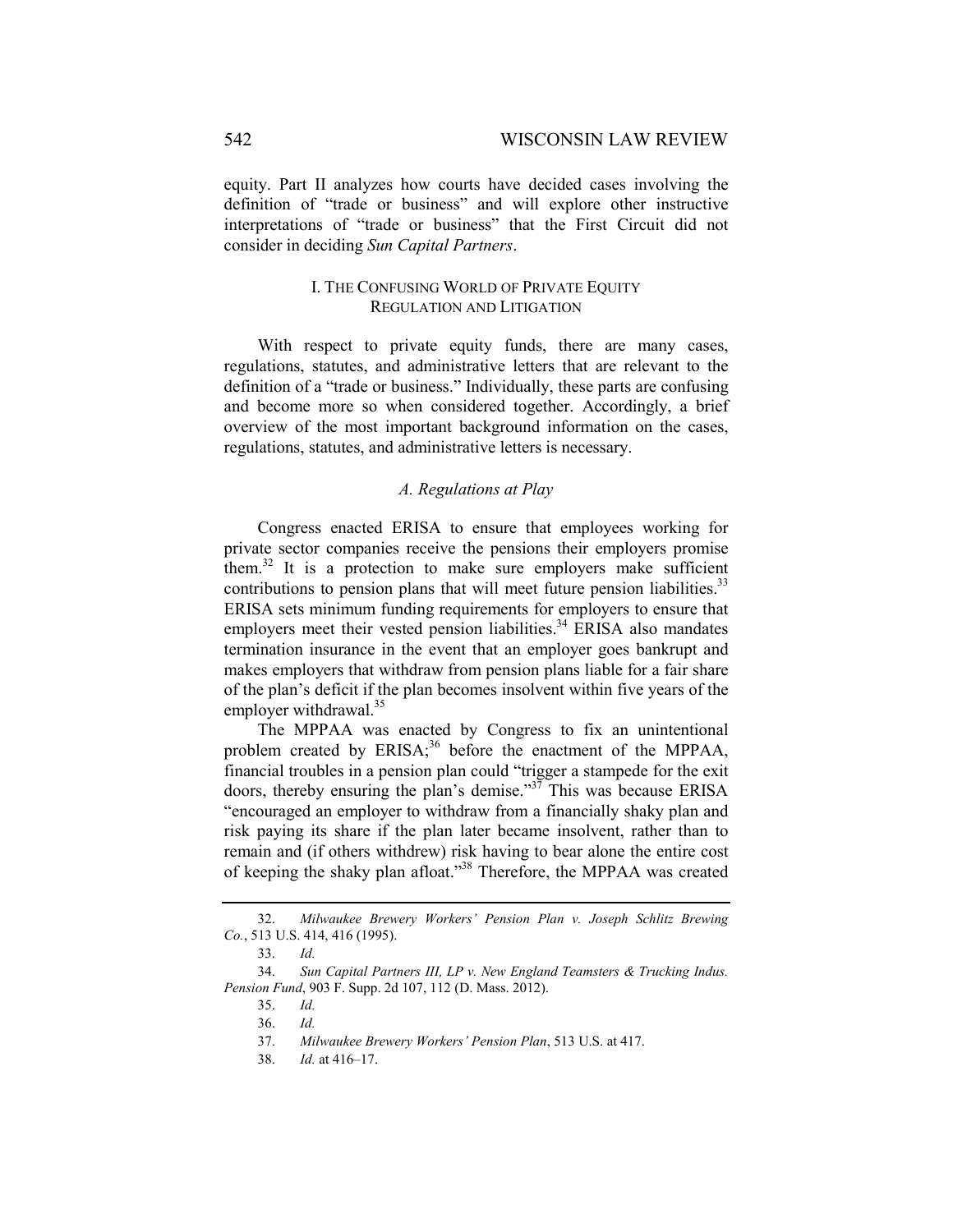to disincentivize employers from withdrawing from multiemployer pension plans and also to provide a way for employees to recover unfunded pension liabilities.<sup>39</sup> Accordingly, under the MPPAA, an employer withdrawing from a pension fund is liable for their portion of the vested but unfunded pension benefits.<sup>40</sup> An employer withdraws from a pension fund when it permanently ceases covered operations under the pension plan.<sup>41</sup>

While the MPPAA does not provide a definition of "trade or business," it does state that "all employees of trades or businesses . . . which are under common control shall be treated as employed by a single employer and all such trades and businesses as a single employer." $^{42}$  This means that in order for private equity fund ABC to be held liable for an unfunded pension fund of company XYZ, private equity fund ABC must be classified as a "trade or business." Additionally, private equity fund ABC must be controlled in common with company XYZ, the company responsible for creating the unfunded pension liability by not maintaining adequate payments to the pension fund. In this scenario, company XYZ withdrew from the pension fund, not private equity fund ABC.

Congress authorizes the PBGC to create regulations that are consistent with current regulations for similar purposes proscribed by the Secretary of the Treasury.<sup>43</sup> Accordingly, the PBGC has since adopted regulations pertaining to the meaning of common control<sup>44</sup> but has not adopted regulations defining or explaining "trade or business."45 A regulation issued by the PBGC defining "trade or business" could clear up a great deal of the confusion surrounding the issue. But the scant guidance the PBGC has provided on the interpretation of "trade or business" came in a 2007 PBGC appeals letter.<sup>46</sup> In the letter, the PBGC applied a two-prong test to determine if the private equity fund was a "trade or business": (1) whether the private equity fund was engaged in an activity with the primary purpose of income or profit and (2) whether it conducted that activity with continuity and regularity.<sup>47</sup> The approach

<sup>39.</sup> *Pension Benefit Guar. Corp. v. R.A. Gray & Co.*, 467 U.S. 717, 720–22 (1984).

<sup>40.</sup> *See* 29 U.S.C. §§ 1381, 1391 (2012).

<sup>41.</sup> *Id.* § 1383(a).

<sup>42.</sup> *Id.* § 1301(b)(1).

<sup>43.</sup> *Id.*

<sup>44.</sup> 26 U.S.C. § 414(c) (2012); 29 C.F.R. § 4001.3(a) (2014).

<sup>45.</sup> *See, e.g.*, 29 C.F.R. § 4001.3.

<sup>46.</sup> Letter from Charles Vernon, Chair Appeals Bd., Pension Benefit Guaranty Corp., recipient's identity confidential (Sept. 26, 2007) (on file with the PBGC).

<sup>47.</sup> *Id.*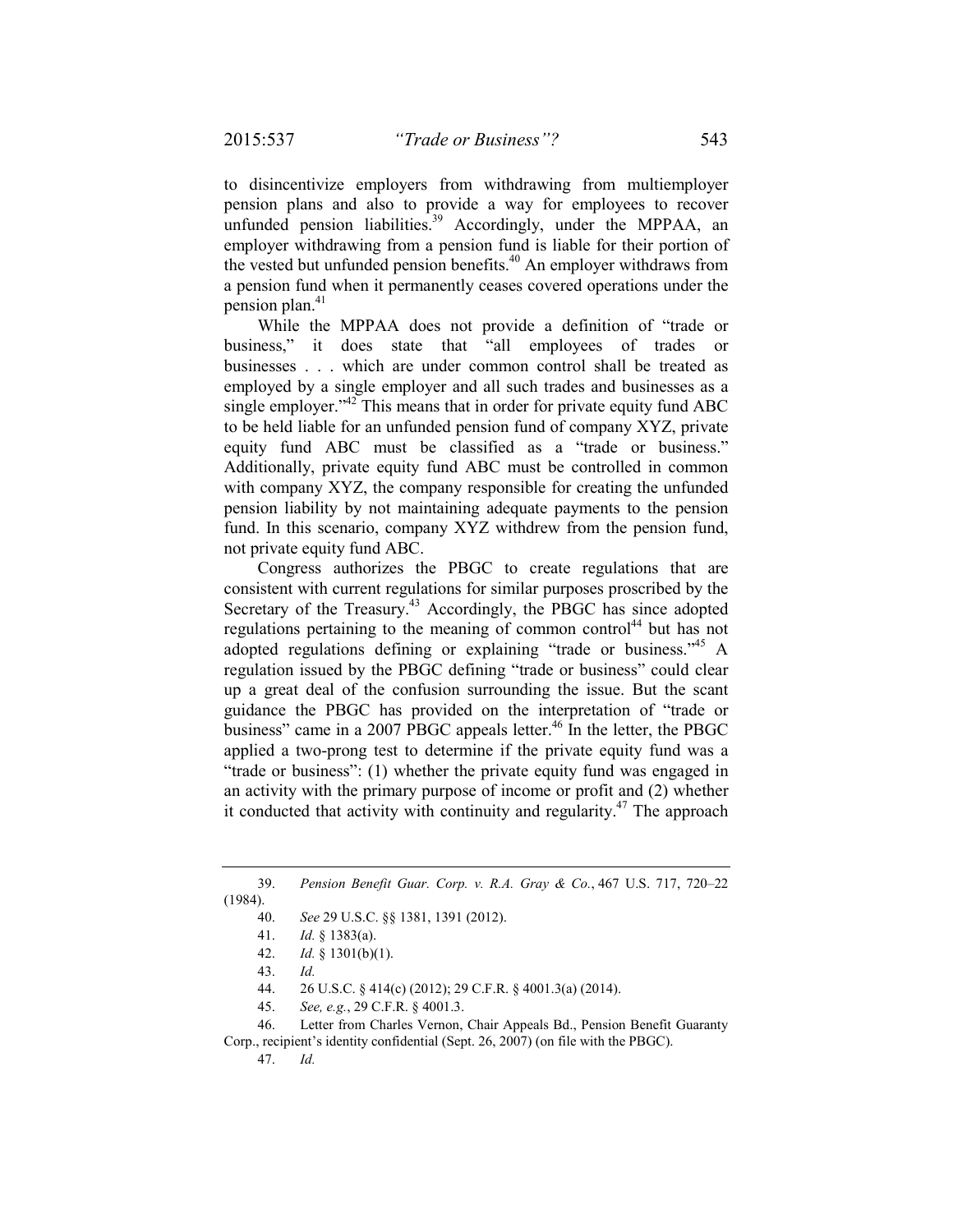the PBGC took in the 2007 appeals letter had been coined the "investment plus" standard.<sup>48</sup>

#### *B. Informative Supreme Court Cases*

Because the term "trade or business" has not yet been defined in the MPPAA, a number of Supreme Court cases are particularly instructive in interpreting the meaning of "trade or business" in the MPPAA as it applies to private equity funds. In 1987, the Supreme Court, in *Commissioner v. Groetzinger*, 49 set out to define "trade or business," as it had not yet been formally defined in the Internal Revenue Code.<sup>50</sup> Additionally, at the time no "broadly applicable authoritative judicial definition" of "trade or business" had emerged.<sup>51</sup> The absence of "trade or business" from the Internal Revenue Code was significant because *Groetzinger* was a tax case concerning whether "a full-time gambler who makes wagers solely for his own account is engaged in a 'trade or business,' within the meaning of" the Internal Revenue Code. $52$ 

The *Groetzinger* Court concluded that "not every income-producing and profit-making endeavor constitutes a trade or business."53 The Court laid down the test that to be engaged in a "trade or business," one "must be involved in the activity with continuity and regularity," and that the "primary purpose for engaging in the activity must be for income or profit."54 According to *Groetzinger*, a "sporadic activity, a hobby, or an amusement diversion does not qualify."<sup>55</sup>

In *Whipple v. Commissioner*, 56 the Court analyzed the tax laws and determined from legislative history that "Congress, by providing for the deduction of losses incurred in a trade or business separately from those sustained in other transactions entered into for profit, . . . distinguished the broad range of income or profit producing activities from those satisfying the narrow category of trade or business."<sup>57</sup> The Court went on to state that "[d]evoting one's time and energies to the affairs of a corporation is not of itself, and without more, a trade or business."<sup>58</sup>

- 57. *Id.* at 197.
- 58. *Id.* at 202.

<sup>48.</sup> *See Bd. of Trs., Sheet Metal Workers' Nat'l Pension Fund v. Palladium Equity Partners, LLC*, 722 F. Supp. 2d 854, 869 (E.D. Mich. 2010).

<sup>49.</sup> 480 U.S. 23 (1987). 50. *Id.* at 27. 51. *Id.* 52. *Id.* at 24. 53. *Id.* at 35.

<sup>54.</sup> *Id.*

<sup>55.</sup> *Id.*

<sup>56.</sup> 373 U.S. 193 (1963).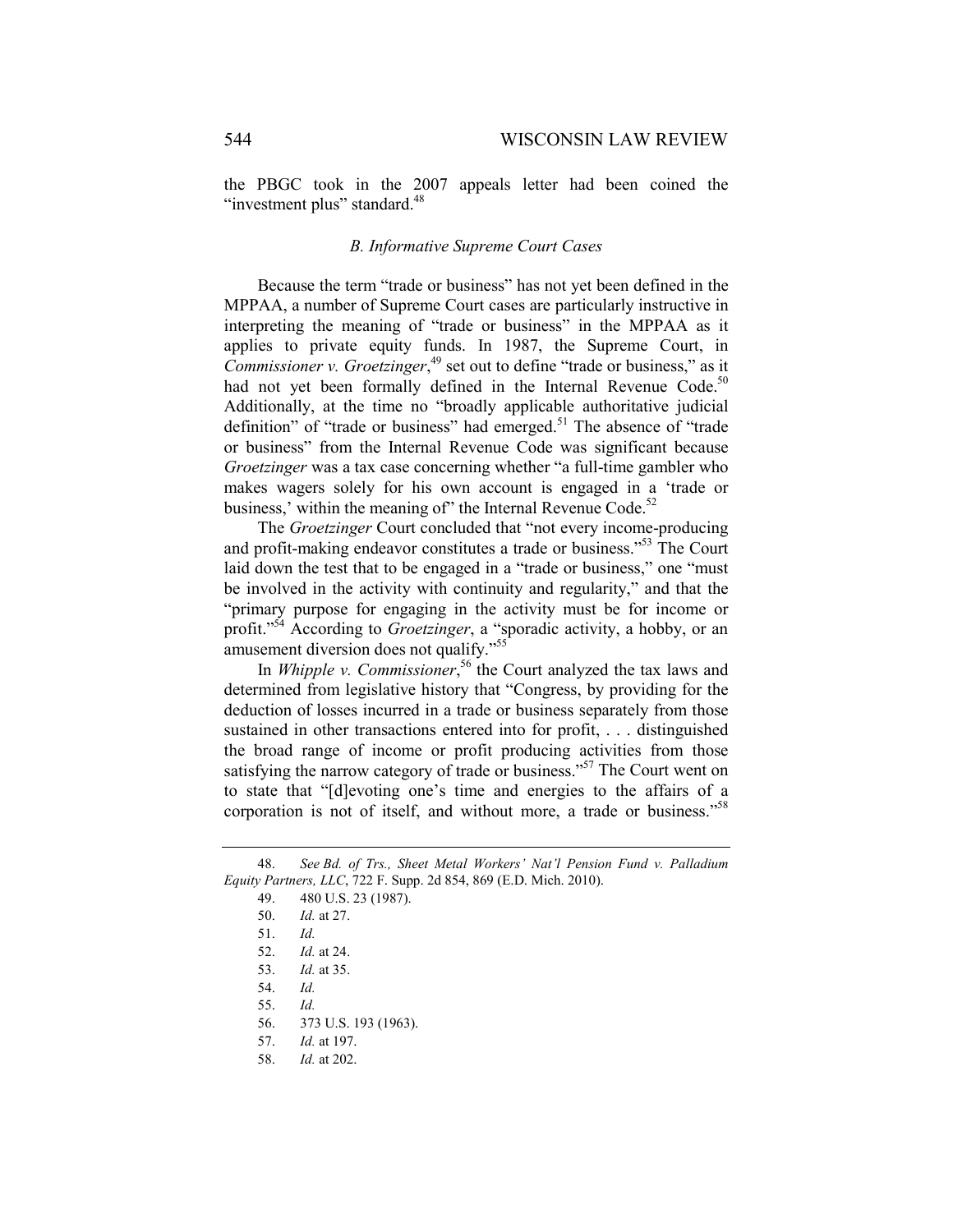Even if those efforts "produce income, profit or gain in the form of dividends or enhancement in the value of an investment, this return is distinctive to the process of investing and is generated by the successful operation of the corporation's business as distinguished from the trade or business" of the individual actor herself.<sup>59</sup>

Finally, the *Higgins v. Commissioner*<sup>60</sup> interpretation of "trade or business" adds more to the assertion that it is not possible to classify a private equity firm like Sun Capital Partners as a "trade or business." In *Higgins*, the petitioner devoted significant time and energies to managing a large portfolio of securities and sought to deduct expenses as incurred in "trade or business."61 However, the Court found that the petitioner's energies were insufficient to establish that the petitioner was carrying on a "trade or business."62 Specifically, the Court asserted that the petitioner collected interest and dividends merely through managerial attention to his investments, and that no matter how continuous or extended the work required may be, actions similar to the petitioner's cannot be classified as a "trade or business."63

#### *C. The Internal Revenue Code and Instructive Tax Cases*

The Internal Revenue Code is also instructive in determining an appropriate interpretation of the term "trade or business." Specifically, cases dealing with competing interpretations of the Internal Revenue Code are valuable for comparison. "Trade or business" is referenced many times in the Internal Revenue Regulations.<sup>64</sup> In *Purvis v. Commissioner*, <sup>65</sup> the Court of Appeals for the Ninth Circuit identified a distinction between being a trader and an investor for tax purposes in relation to investing activities.<sup>66</sup> The court held that the taxpayer's investments in securities from 1963 to 1968 did not constitute a "trade or business," and that the taxpayer was merely an investor and not a trader for tax purposes. $67$  This meant the taxpayer could not claim expenses and operating losses as part of investing activities for tax purposes.<sup>68</sup>

<sup>59.</sup> *Id.*

<sup>60.</sup> 312 U.S. 212 (1941).

<sup>61.</sup> *Id.* at 218.

<sup>62.</sup> *Id.*

<sup>63.</sup> *Id.*

<sup>64.</sup> Wolff, *supra* note 24, at 1.

<sup>65.</sup> 530 F.2d 1332 (9th Cir. 1976).

<sup>66.</sup> *Id.* at 1333.

<sup>67.</sup> *Id.* at 1334.

<sup>68.</sup> *Id.* (citing 26 U.S.C. § 162(e) (2012)).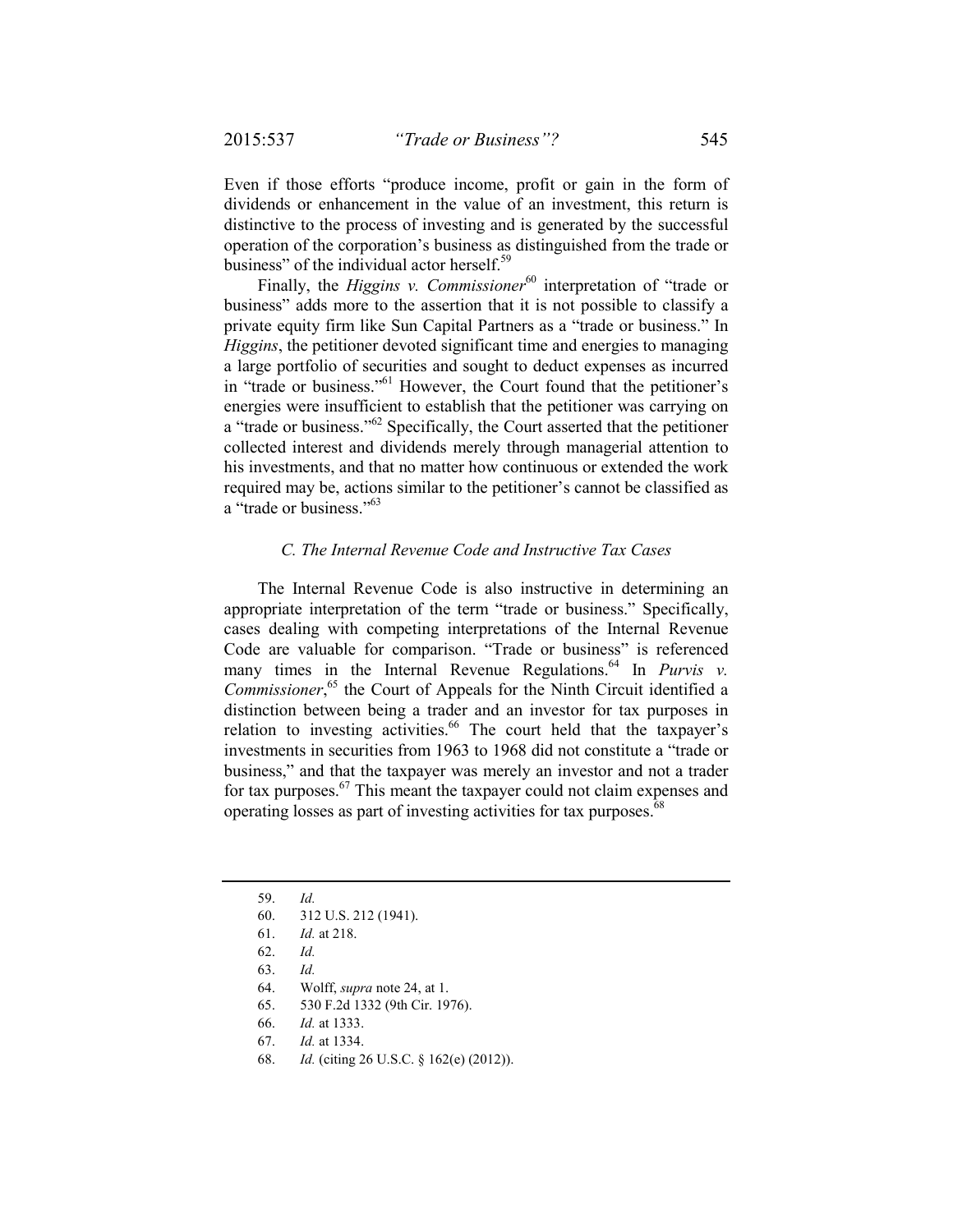*Purvis* started a trend in tax cases of focusing on the trader versus investor distinction. In *Moller v. United States*, 69 the Court of Appeals for the Federal Circuit adhered to a similar investor versus trader standard.<sup>70</sup> The court found that the taxpayer's investment activities did not classify as a "trade or business" even though the taxpayer had relied primarily on returns from these investments for income since  $1965$ .<sup>71</sup> Because the taxpayer focused on long-term investments the taxpayer could not be a trader and must therefore be an investor, which meant he could not be involved in a "trade or business."<sup>72</sup>

Two more tax cases dealt with the trader versus investor distinction. But both found that the petitioners were engaged in a "trade or business" based on investing activities.<sup>73</sup> Additionally, both involved nonresident aliens engaged in investment activities in the United States, $74$  which could have influenced the courts' tax rulings.

### *D. The Sun Capital Partners Model of Private Equity*

The preceding provides a brief background of the regulations and litigation surrounding the term "trade or business." However, it is helpful to consider the actual workings of a private equity firm when considering whether a private equity fund classifies as a "trade or business." Sun Capital Partners is a great example of a private equity firm because its operations are similar to those of other private equity firms.75

Sun Capital Partners is a private equity firm.<sup>76</sup> In conjunction with affiliated entities, it finds investors and creates limited partnerships where investor money is pooled into funds called "Sun Funds" for investment in portfolio companies.<sup>77</sup> Sun Capital Partners recommends investment opportunities and negotiates, structures, and finalizes deals.78

<sup>69.</sup> 721 F.2d 810 (Fed. Cir. 1983).

<sup>70.</sup> *Id.* at 813–14.

<sup>71.</sup> *Id.* at 811, 813–14.

<sup>72.</sup> *Id.* at 815.

<sup>73.</sup> *Comm'r v. Nubar*, 185 F.2d 584, 586 (4th Cir. 1950); *Adda v. Comm'r*, 10 T.C. 273, 277, *aff'd*, 171 F.2d 457, 458 (4th Cir. 1948) (per curiam).

<sup>74.</sup> *Nubar*, 185 F.2d at 585; *Adda*, 10 T.C. at 273.

<sup>75.</sup> The Sun Capital Partners web site provides a detailed description of the firm's investment strategy and focus. *See About Us*, SUN CAPITAL PARTNERS, INC., http://www.suncappart.com/?page\_id=10 (last visited Feb. 22, 2015).

<sup>76.</sup> *Id.*

<sup>77.</sup> *Sun Capital Partners III, LP v. New England Teamsters & Trucking Indus. Pension Fund*, 724 F.3d 129, 133 (1st Cir. 2013).

<sup>78.</sup> *Id.*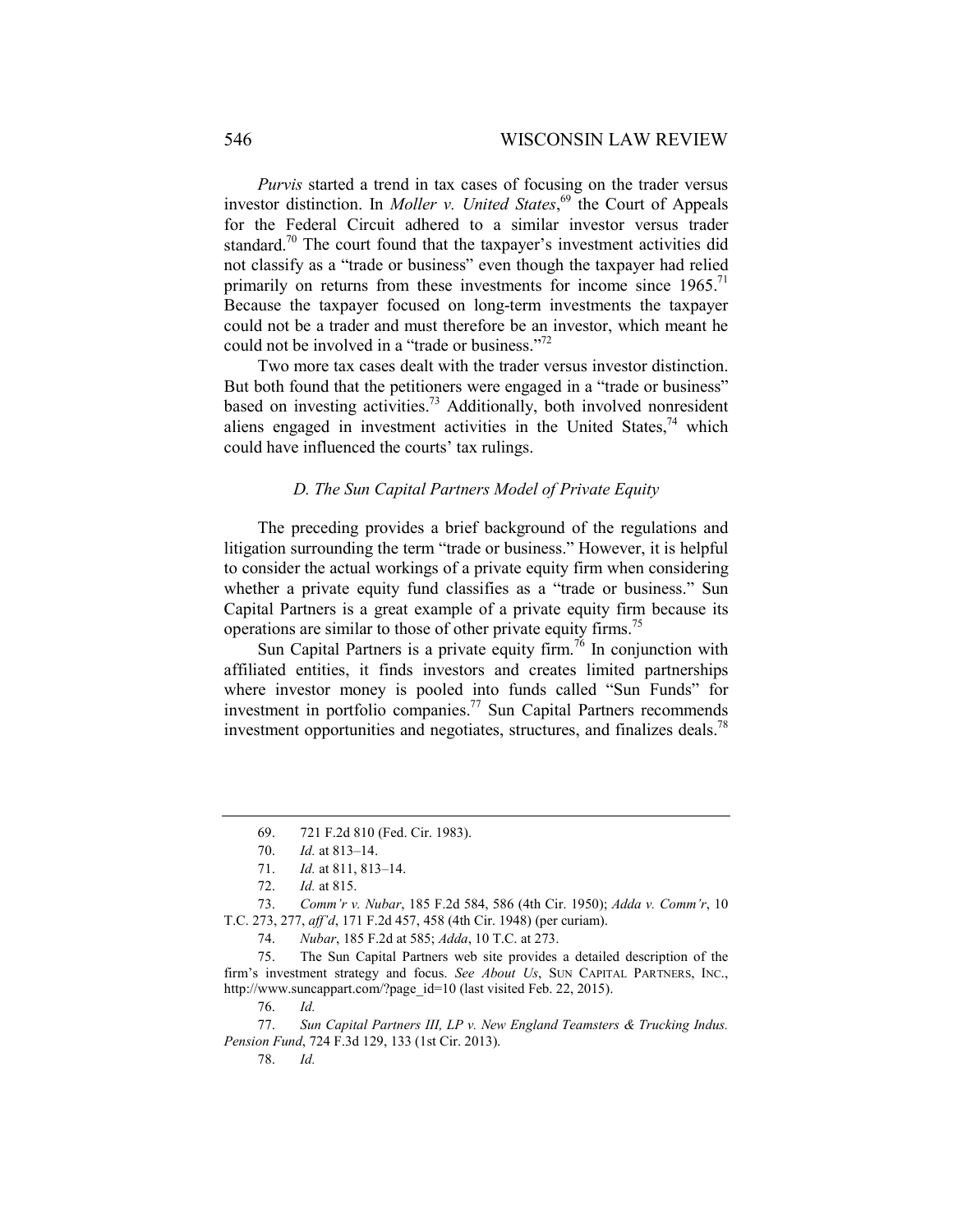Sun Capital Advisors, Inc. also provides management services to portfolio companies.79

When Sun Capital Partners raises enough investor money, it creates an investment fund; the money pooled in each Sun Fund will then be used to invest in portfolio companies. $80$  At the time of the case, Sun Capital Advisors, Inc. had three such investment funds. $81$  The stated purpose of such funds is to invest in "underperforming but market-leading companies at below intrinsic value."82 The hope is that after a private equity fund purchases and aids in the operational improvements of a portfolio company, the private equity fund can later sell the portfolio company for a profit. $83$  The goal of each Sun Fund is to sell the hopefully newly successful portfolio company within two to five years at the earliest.<sup>84</sup>

In 2007, two Sun Funds—Sun Fund III, LP and Sun Fund IV,  $LP$ —completed a transaction to purchase Scott Brass, Inc.<sup>85</sup> The purchase price reflected a 25 percent discount because Scott Brass, Inc. had unfunded pension liabilities that were known at the time of the transaction.86 After the acquisition, Scott Brass, Inc. continued to manufacture metal products while Sun Capital Partners provided management services to Scott Brass, Inc., consistent with the Sun Capital Partners model.<sup>87</sup> Part of these management services meant that Sun Capital Advisors, Inc. received weekly reports from Scott Brass, Inc. containing information about revenue, key financial data, market activity, sales opportunities, meeting notes, and action plans.<sup>88</sup>

This Note will analyze how and why *Sun Capital Partners* reached the decision it did. It will expound upon why private equity funds should not be classified as "trades or businesses." It will do this by drawing from both *Groetzinger* and *Whipple* and from the many tax cases that explored the interpretation of "trade or business." This Note will ultimately conclude that the First Circuit erred in its classification of Sun Capital Partners private equity fund as a "trade or business."

- 79. *Id.*
- 80. *Id.*
- 81. *Id.*
- 82. *Id.* at 134.
- 83. *Id.*
- 84. *Id.*
- 85. *Id.* at 136.

86. *Id.* at 135.

87. *Id.* at 136. Management services were pursuant to an agreement signed by the general partner of Sun Fund IV. *Id.* 

88. *Id.*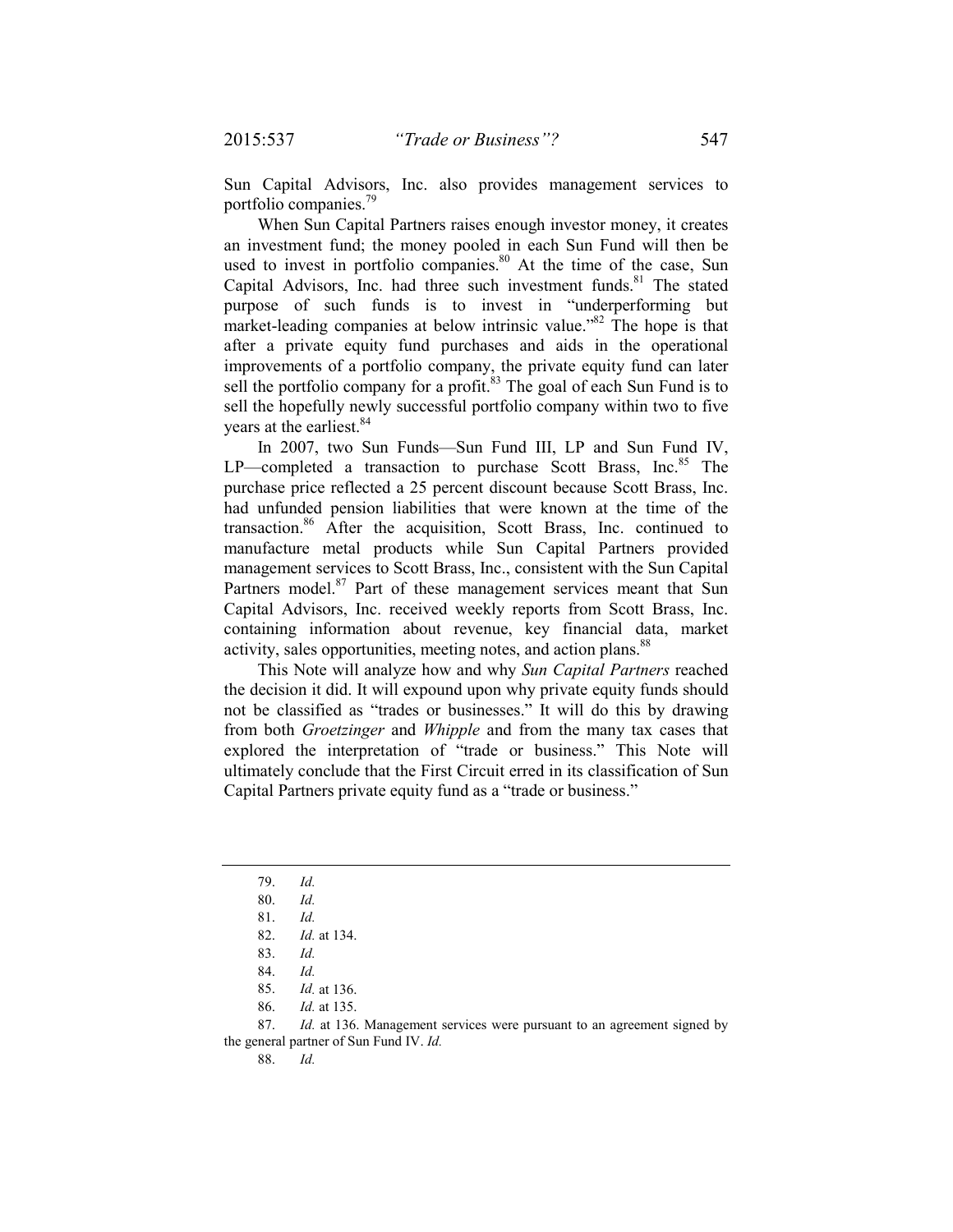# II. THE "TRADE OR BUSINESS" AND "INVESTMENT PLUS" CONSTRUCTS: LETTING THE COURTS DECIDE

This Part will explore and evaluate the limited number of cases that have analyzed and interpreted the "trade or business" classification. First, it will more deeply explore two important Supreme Court cases, *Groetzinger* and *Whipple*, distinguished by the First Circuit. Then, this Part will explore a number of tax cases that analyzed the "trade or business" classification with respect to investment activities similar to private equity. Finally, it will examine the First Circuit's use of the PBGC "investment plus" classification. Combined, these Sections will highlight an alternative way to apply the "trade or business" classification and explore why private equity funds do not fit that classification.

# *A. The* Groetzinger *and* Whipple *Approach to "Trade or Business"*

At the time *Groetzinger* was decided, no "authoritative judicial definition" of "trade or business" existed.<sup>89</sup> Although *Groetzinger* is a tax case, the tax focus of *Groetzinger* is less significant than the Supreme Court's interpretation of how to define and apply the "trade or business" framework. It is also telling that the term "trade or business" was left undefined in the MPPAA, which was completed many years after *Groetzinger* was decided.<sup>90</sup> The Supreme Court's attempt to create a rule for classifying an activity as a "trade or business" in *Groetzinger* remains informative today in determining what the term means in the context of a multi-employer pension fund and will prove instructive in considering the First Circuit's decision in *Sun Capital Partners*.

As early as 1911, the Supreme Court had defined business as a "very comprehensive term" that "embraces everything about which a person can be employed"91 and "[t]hat which occupies the time, attention, and labor of men for the purpose of a livelihood or profit."<sup>92</sup> However, in the context of *Groetzinger*, this interpretation was too broad and unwieldy to be useful. $93$  Instead, the Supreme Court offered that "not" every income-producing and profit-making endeavor" could constitute a

93. *Groetzinger*, 480 U.S. at 31–32.

<sup>89.</sup> *Comm'r v. Groetzinger*, 480 U.S. 23, 27 (1987). This also included the Internal Revenue Code, and *Groetzinger* was a tax case dealing with whether a full-time gambler could be engaged in a "trade or business" under the Internal Revenue Code. *Id.* at 24.

<sup>90.</sup> 29 U.S.C. § 1301(b)(1) (2012); *Groetzinger*, 480 U.S. at 23.

<sup>91.</sup> *Flint v. Stone Tracy Co.*, 220 U.S. 107, 171 (1911).

<sup>92.</sup> *Id.* (quoting 1 BOUVIER's LAW DICTIONARY 273 (1st ed. 1892)).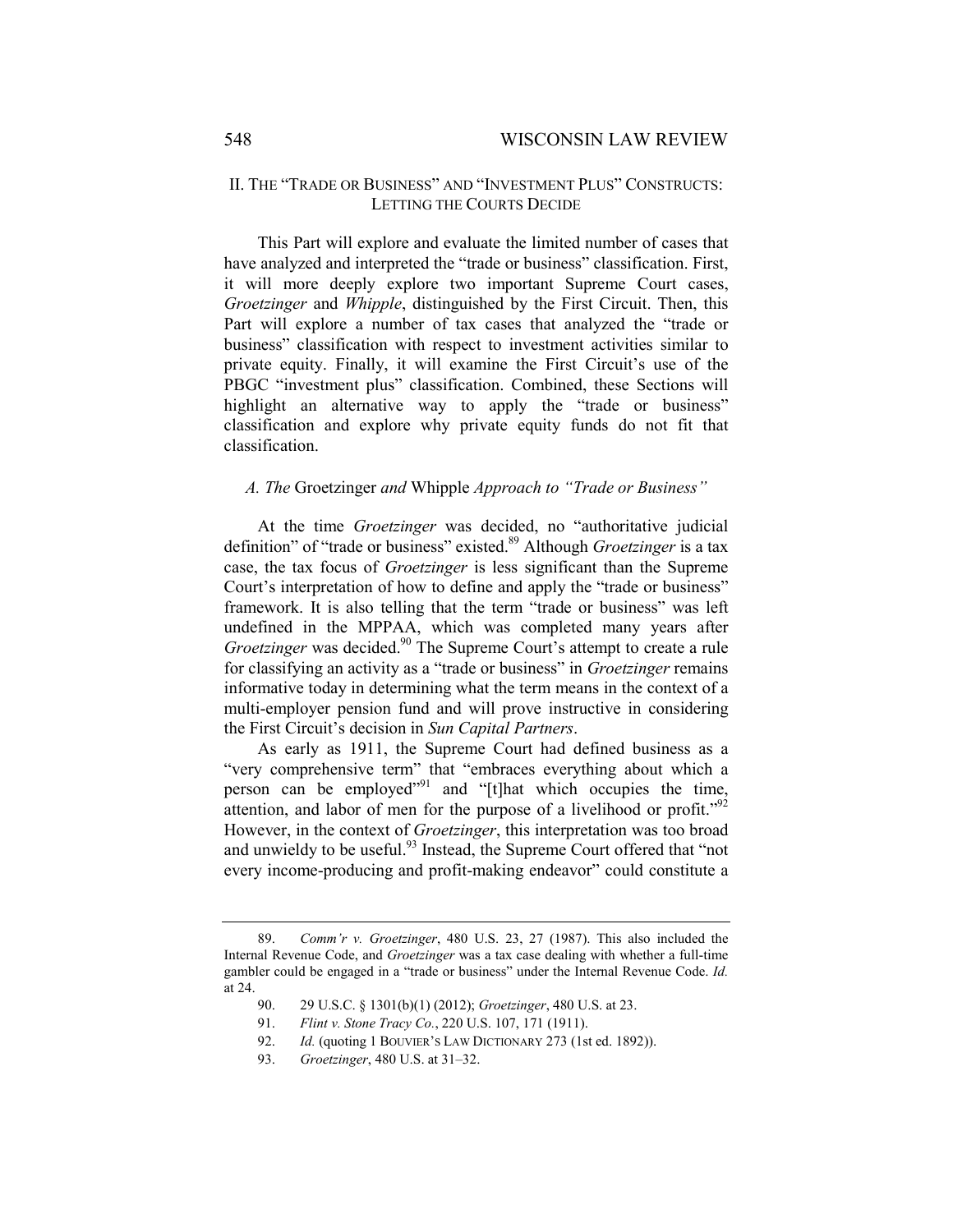"trade or business,"<sup>94</sup> going against the formulation of income tax law from the beginning.<sup>95</sup> A "trade or business" requires involvement "in the activity with continuity and regularity,"96 and the primary purpose of the activity must be for income.  $97$  Sporadic activities do not qualify.  $98$ 

Accordingly, any activity that does not involve regular and continuous involvement cannot be classified as a "trade or business." In the context of *Groetzinger*, the Supreme Court found gambling was a "trade or business" because Groetzinger gambled full time with "constant and large-scale effort" and he did it for a livelihood.<sup>99</sup> Contrast this with the activities of the Sun Capital Partners private equity Sun Fund IV, which invests money pooled from investors to purchase companies as investments. Private equity firms, like Sun Capital Partners, are not in the business of running the businesses they purchase as investments; they are in the business of making sound investments to better ensure returns for their investors.<sup>100</sup> Furthermore, even when a private equity fund provides management services, these services do not rise to the level of "[c]onstant and large-scale effort"<sup>101</sup> displayed in *Groetzinger* and cannot reasonably rise to that level considering the many other companies the funds are invested in.<sup>102</sup>

The actions of private equity firms like Sun Capital Partners are much closer to investing in stocks and bonds than they are to running and managing a business full time, which is required to meet the "trade or business" framework of *Groetzinger*. Take, for example, *Snyder v. Commissioner*. 103 In *Snyder*, the Supreme Court held that an investor seeking to increase holdings was not engaged in a "trade or business."<sup>104</sup> The petitioner in *Snyder* was a salaried secretary of an insurance company, but in his free time he made many purchases and sales of a gas company on margin and earned capital gains.<sup>105</sup> Similarly, private equity is concerned with gaining a return on investment, or a capital gain, for the investors in the private equity funds.<sup>106</sup> Thus, the goal of private

101. *Groetzinger*, 480 U.S. at 36.

 102. *See, e.g.*, *Sun Capital Partners III, LP v. New England Teamsters & Trucking Indus. Pension Fund*, 724 F.3d 129, 133–34 (1st Cir. 2013).

- 103. 295 U.S. 134, 135 (1935).
- 104. *Id*. at 138–39.
- 105. *Id.* at 135–36.
- 106. *See supra* note 18 and accompanying text.

<sup>94.</sup> *Id.* at 35.

<sup>95.</sup> *Id.*

<sup>96.</sup> *Id.*

<sup>97.</sup> *Id.*

<sup>98.</sup> *Id.*

<sup>99.</sup> *Id.* at 36.

 <sup>100.</sup> *Cf.* Cumming, *supra* note 5, at 9.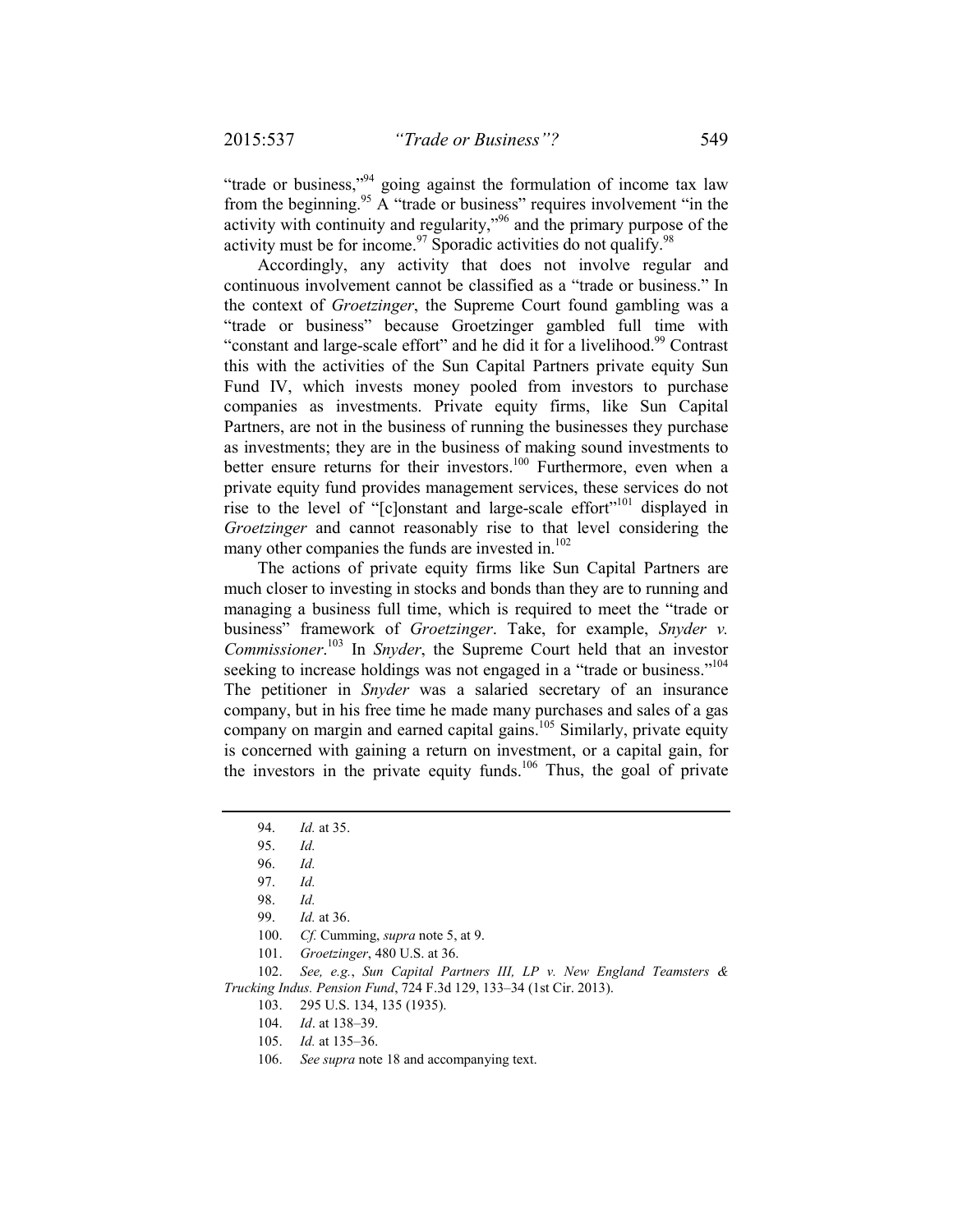equity is analogous to what the salaried secretary in *Snyder* was hoping to achieve: returns rather than control. This is further borne out by the Sun Funds' policy of selling successful portfolio companies in two to five years.107 Accordingly, the goal of Sun Capital Partners was the same as that of Snyder—to ensure returns for its investors—not to wield control over portfolio companies.

The circumstances in *Whipple* are even more analogous to the private equity industry than *Groetzinger*. The question in *Whipple* was whether a petitioner's activities in connection with several corporations in which the petitioner held controlling interests could be classified as a "trade or business."<sup>108</sup> This situation closely matches the standard model in private equity funds—like Sun Fund IV—of holding a controlling stake in multiple companies, which comprise a portfolio of investments. This is especially true because private equity funds will often take a guiding, but not controlling, approach in helping to ensure that the companies in which they own stakes increase in value to better ensure a return on investment for investors.<sup>109</sup>

Additionally, even if a private equity fund does devote time and energy to a portfolio company, that fact alone does not make the private equity fund a "trade or business." In *Whipple*, the Supreme Court determined that "[d]evoting one's time and energies to the affairs of a corporation is not of itself, and without more, a trade or business of the person so engaged."110 Even if the activities dedicated to the corporation by Sun Fund IV "produce income, profit or gain in the form of dividends or enhancement in the value of an investment, this return is distinctive to the process of investing and is generated by the successful operation of the corporation's business."<sup>111</sup>

The profits generated from the successful operation of a private equity portfolio company are distinguishable from those profits that a private equity fund like Sun Fund IV makes and eventually passes on to investors because the profits from the sale of a company are not directly related to any regular activities performed for the portfolio company by the private equity fund.112 *Whipple* even went one step further when it declared that "[i]f full-time service to one corporation does not alone amount to a trade or business, which it does not, it is difficult to understand how the same service to many corporations would suffice."<sup>113</sup>

 <sup>107.</sup> *Sun Capital Partners*, 724 F.3d at 134.

 <sup>108.</sup> *Whipple v. Comm'r*, 373 U.S. 193, 195 (1963).

 <sup>109.</sup> *See* Odland, *supra* note 4.

 <sup>110.</sup> *Whipple*, 373 U.S. at 202.

 <sup>111.</sup> *Id.*

 <sup>112.</sup> *See id.*

 <sup>113.</sup> *Id.*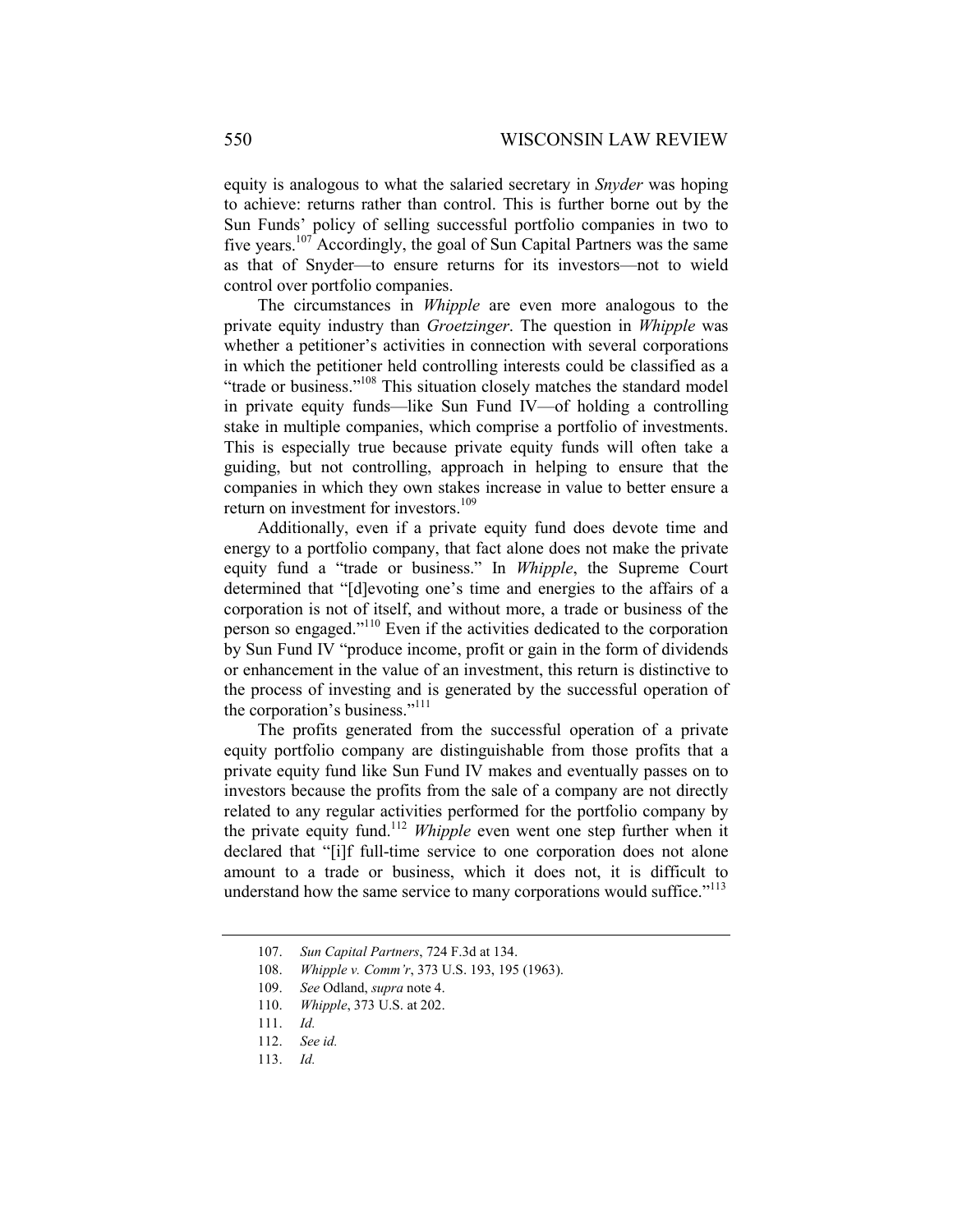Finally, in *Higgins*, the Court asserted that the petitioner collected interest and dividends merely through managerial attention to his investments.114 No matter how continuous or extended the work required may be, managerial actions similar to the petitioner's cannot be classified as a "trade or business."115 If that is the case, then how could a private equity fund, like Sun Fund IV, that merely performs the managerial guidance of portfolio companies possibly be classified as a "trade or business" when extended effort and time spent managing investments does not constitute a "trade or business" for tax purposes? This raises the question of whether the IRS and courts have cleverly used the classification of "trade or business" to ensure that tax bills remain high.

The First Circuit distinguished *Higgins*, *Whipple*, and *Groetzinger* based on a factual interpretation of each case, finding that the cases were not analogous.116 The First Circuit focused heavily on the active involvement Sun Capital Partners had with Scott Brass, Inc. to classify Sun Fund IV as a "trade or business."<sup>117</sup> However, considering the foregoing analysis, it appears that the three cases together provide a persuasive basis to find that active involvement alone does not create a "trade or business."

# *B. How Tax Cases Define "Trade or Business" and How These Definitions Can Relate to Private Equity Funds*

The Internal Revenue Code and cases arising from different interpretations of it are instructive in narrowing and determining the appropriate interpretation of the term "trade or business." The Internal Revenue Code and the Internal Revenue Regulations contain many references to the term "trade or business.<sup>118</sup> The determination of whether a taxpayer is classified as a "trade or business" is very important.<sup>119</sup> It often determines whether the taxpayer is entitled to certain advantages, like tax deductions, or disadvantages, like taxation.<sup>120</sup> Accordingly, an analysis of how courts have interpreted the term "trade or business" in a tax context is instructive in determining how the term can be applied more broadly with respect to private equity related interpretations.

 <sup>114.</sup> *Higgins v. Comm'r*, 312 U.S. 212, 218 (1941).

 <sup>115.</sup> *Id.*

 <sup>116.</sup> *Sun Capital Partners III, LP v. New England Teamsters & Trucking Indus. Pension Fund*, 724 F.3d 129, 144–49 (1st Cir. 2013).

 <sup>117.</sup> *Id.*

 <sup>118.</sup> Wolff, *supra* note 24, at 245.

 <sup>119.</sup> *Id.* 

 <sup>120.</sup> *Id.*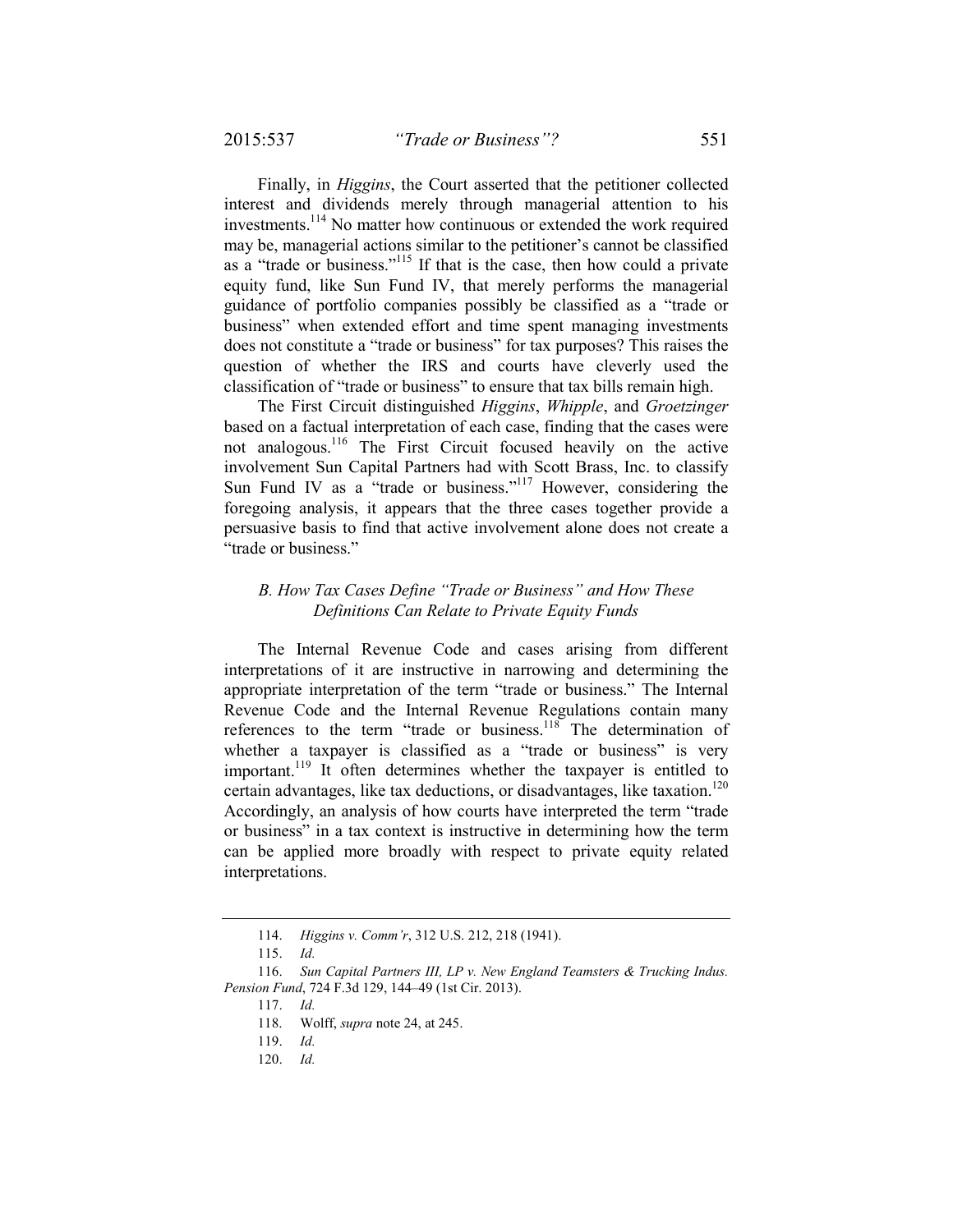In *Purvis*, the Court of Appeals for the Ninth Circuit made a distinction between being a trader and an investor.<sup>121</sup> According to the court's tests, an investor holds securities for the purpose of collecting capital gains and does not make short-term investment decisions based on developments in the markets.<sup>122</sup> In contrast, a trader buys and sells securities frequently hoping to make profits on short-term swings in the market.<sup>123</sup> Under this test, a trader is engaged in a "trade or business," an investor is not.<sup>124</sup> To put this into perspective, most of the taxpayer's shares in question in *Purvis* had been held for three or more years.<sup>125</sup>

Under this metric set by the Ninth Circuit in *Purvis*, any entity that holds onto an investment for more than three years is classified as an investor and therefore not a "trade or business."126 Now compare this with the regular operations of a private equity fund. Private equity funds typically hold investments in portfolio companies for at least four years.<sup>127</sup> The hope is that the company, after the holding period, will demand a higher price on the market;<sup>128</sup> this means that a company with synergistic compatibilities in the same or an adjacent industry or another private equity fund will acquire the portfolio company at a higher price.<sup>129</sup>

Furthermore, the Court of Appeals for the Federal Circuit in *Moller*  adhered to a similar investor versus trader standard. The court found that the investment activities of the taxpayer in question did not classify as a "trade or business."<sup>130</sup> The court explained that many factors were important in determining the investment intent of a taxpayer, including the nature, frequency, extent, and regularity of the income earned.<sup>131</sup> In *Moller*, the court emphasized that although the taxpayer was active in investing, meaning the investing activities were continuous, regular, and extensive, the taxpayer could not be a trader because the taxpayer focused on long-term investments.132 By extension, this also means that the taxpayer could not be involved in a "trade or business."<sup>133</sup>

 <sup>121.</sup> *Purvis v. Comm'r.*, 530 F.2d 1332, 1333–34 (9th Cir. 1976) (per curiam).

 <sup>122.</sup> *Id.* at 1334.

 <sup>123.</sup> *Id.*

 <sup>124.</sup> *Id.*

 <sup>125.</sup> *Id.*

 <sup>126.</sup> *See generally id.* at 1333–34.

 <sup>127.</sup> DEMARIA, *supra* note 8, at 16 ("[A] private equity investment is usually held for four to seven years.").

 <sup>128.</sup> *Id.*

 <sup>129.</sup> See *id.* at 16–17 for a fairly detailed definition of private equity.

 <sup>130.</sup> *Moller v. United States*, 721 F.2d 810, 811–15 (Fed. Cir. 1983).

 <sup>131.</sup> *Id.* at 813.

 <sup>132.</sup> *Id.* at 815.

 <sup>133.</sup> *Id.*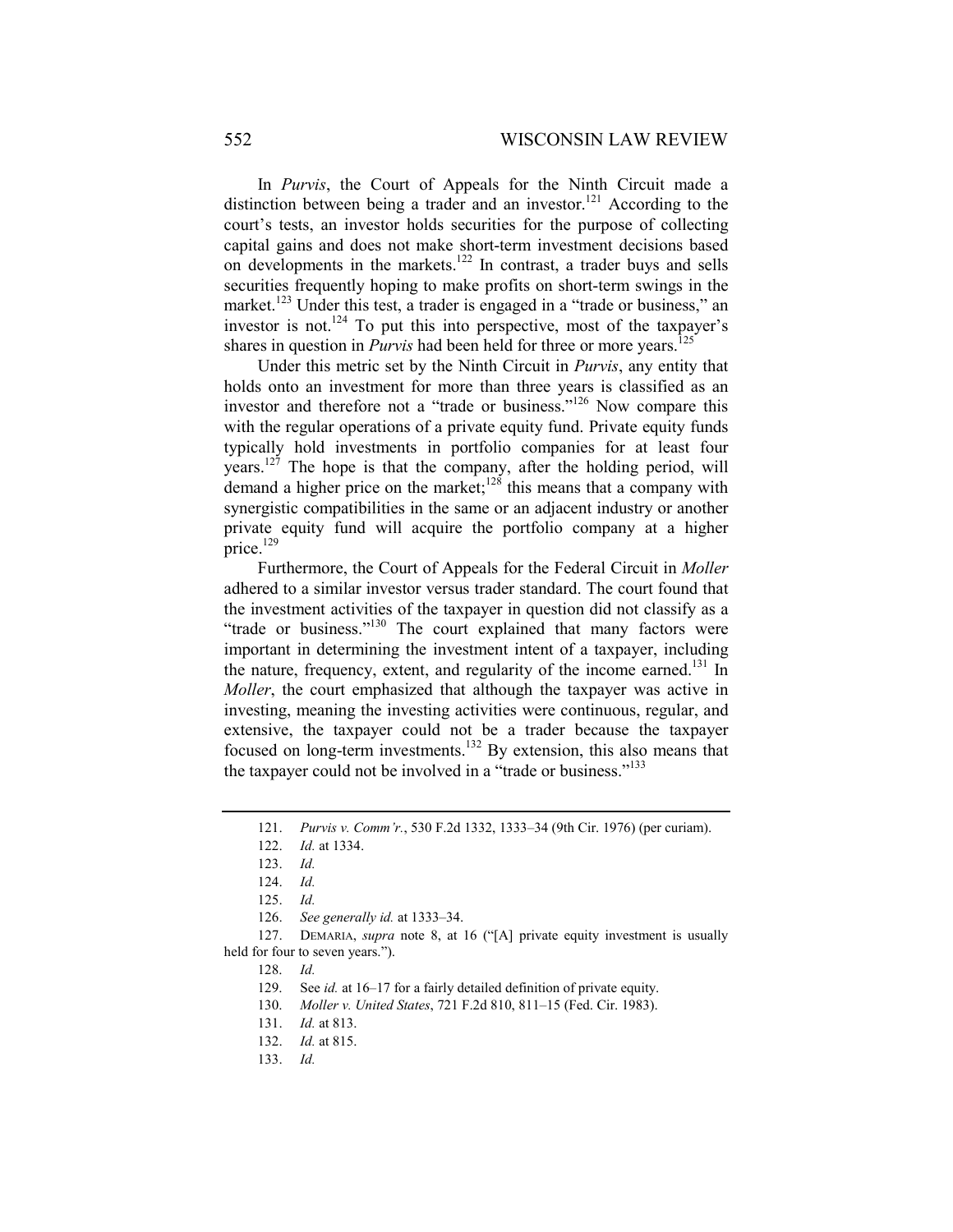Therefore, according to *Moller*, no matter how much time a private equity fund spends working with a portfolio company in the form of management services, the "trade or business" classification is not appropriate unless the private equity fund intends to hold the portfolio companies only as short-term investments. However, this goes against the whole purpose of investing in a private equity fund because "a private equity investment is usually held for four to seven years."<sup>134</sup> Accordingly, it does not follow to classify a private equity fund as a "trade or business" based on the rulings in these relevant and instructive tax cases.

Even cases that have classified investment activities as a "trade or business" provide little support for classifying a private equity fund as a "trade or business." There are two federal cases that found the petitioner was engaged in a "trade or business" while engaged in investing activities; however, both cases involved nonresident aliens engaged in investment activities in the United States.<sup>135</sup> This calls into question whether the courts classified the investment activity as a "trade or business" because the investment activity met an articulated test or instead to capture tax payments from these otherwise non-taxable investment activities.

In *Commissioner v. Nubar*,<sup>136</sup> the Fourth Circuit Court of Appeals found that the petitioner was a nonresident alien and that he was engaged in a business and therefore had to pay taxes on his investments.137 The petitioner was an Egyptian citizen in the United States from 1939 to 1945.<sup>138</sup> During that time he made a substantial amount of money trading stocks and commodities on American exchanges.<sup>139</sup> The court determined that the taxation exemption for aliens was intended only for those who were in the United States for a short period of time, and that the petitioner had made a lot of profit over a long period of time in the United States and therefore should be subject to taxation.<sup>140</sup>

What is most significant about *Nubar* are the grounds on which the Fourth Circuit made its decision. It relied almost entirely on an analysis of whether the petitioner was an alien, rather than determining what exactly about the petitioner's investment activities made them a "trade or business."141 This lack of analysis and explanation is telling of the Fourth

 <sup>134.</sup> DEMARIA, *supra* note 8, at 16.

 <sup>135.</sup> *Comm'r v. Nubar*, 185 F.2d 584, 585 (4th Cir. 1950); *Adda v. Comm'r*, 10 T.C. 273, 273, *aff'd*, 171 F.2d 457 (4th Cir. 1948) (per curiam).

<sup>136. 185</sup> F.2d 584 (4th Cir. 1950).

 <sup>137.</sup> *Id.* at 589.

 <sup>138.</sup> *Id.* at 585.

 <sup>139.</sup> *Id.*

 <sup>140.</sup> *Id.* at 589.

 <sup>141.</sup> *Id.* at 586–87.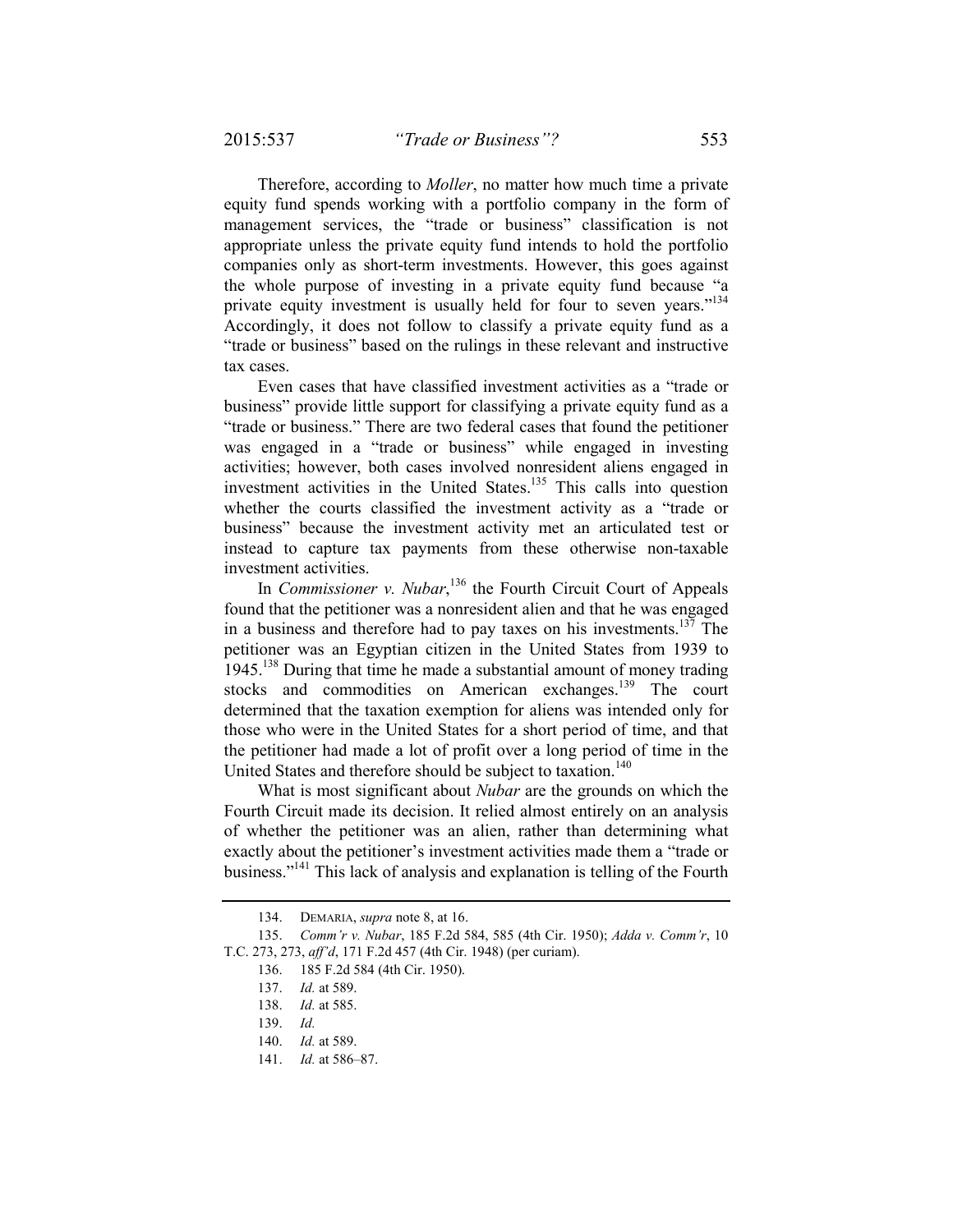Circuit's intentions in deciding the case the way it did. It appears that the Fourth Circuit was more interested in capturing taxes from the petitioner and applied the "trade or business" standard as it saw fit to reach that end.

Similarly, in *Adda v. Commissioner*,<sup>142</sup> the Fourth Circuit held that the nonresident alien petitioner's investment activities constituted a "trade or business."143 The court determined that the trades made on American commodities markets by the petitioner were made for the petitioner's benefit.<sup>144</sup> In this case, the trades were not actually executed by the petitioner himself but by his brother.<sup>145</sup> But this did not sway the court, which determined that the trades were made on behalf of and authorized by the petitioner who was out of the country at the time.<sup>146</sup> Despite that the actual number of transactions was never revealed, the court decided that many transactions executed through different brokers resulting in substantial gains and losses constituted a "trade or business."147

As in *Nubar*, the Fourth Circuit's decision in *Adda* hinged on the determination of how to tax a nonresident alien making investments in the United States. It again raises the question of whether the Fourth Circuit was motivated to determine that the petitioner was engaged in a "trade or business" based on an articulated test, or whether the Fourth Circuit was instead using the term because it was conveniently undefined<sup>148</sup> and therefore a more efficient vehicle for the collection of taxes from the petitioners.

Either way, neither *Nubar* nor *Adda* provide convincing support for a classification of a private equity fund as a "trade or business." Instead, they highlight the confusion surrounding the term in the courts. Although the presented tax cases are not perfectly analogous to the circumstances in *Sun Capital Partners*, they illustrate alternative and persuasive ways the First Circuit could have dealt with the "trade or business" issue. In sum, these cases favor not classifying a private equity fund as a "trade or business."

148. The Tax Court of the United States attempted to use the lack of a definition for "trade or business" as an explanation of the term itself: "[u]nder section 211(b) the phrase 'engaged in trade or business within the United States' does not include the effecting of transactions in the United States in commodities through a resident broker." *Id.* at 276 (footnote omitted). The term "trade or business" remained undefined when the most recent version of the MPPAA was released in 2006. 29 U.S.C. § 1301(b)(1) (2012).

 <sup>142. 10</sup> T.C. 273, *aff'd*, 171 F.2d 457 (4th Cir. 1948) (per curiam).

 <sup>143.</sup> *Id.* at 279.

 <sup>144.</sup> *Id.* at 278–79.

 <sup>145.</sup> *Id.* at 274.

 <sup>146.</sup> *Id.* at 274–77.

 <sup>147.</sup> *Id.* at 277–79.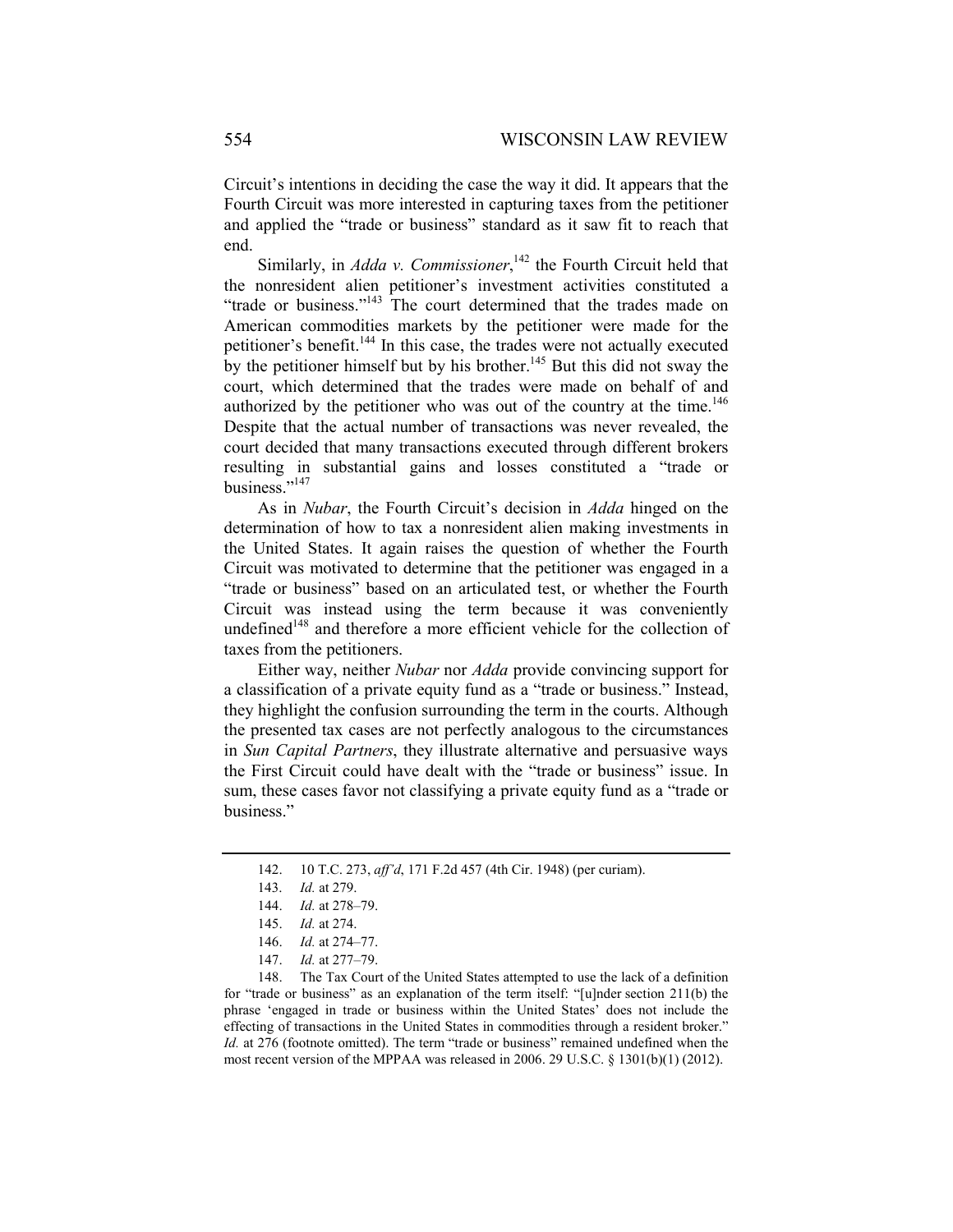# 2015:537 *"Trade or Business"?* 555

#### *C. The "Investment Plus" Approach to "Trade or Business"*

The First Circuit, in addition to analyzing whether or not Sun Fund IV was a "trade or business," used an "investment plus" standard from a PBGC appeals letter to decide whether Sun Fund IV was a "trade or business.<sup>7149</sup> Specifically, the PBGC test applied in the 2007 appeals letter questioned whether the private equity fund involved in the 2007 dispute was engaged in an activity with the primary purpose of income or profit, and whether the private equity fund conducted that activity with continuity and regularity.<sup>150</sup> The First Circuit correctly afforded the PBGC letter *Skidmore*<sup>151</sup> deference; the letter had "no more deference than the power to persuade."<sup>152</sup> Even so, the First Circuit relied heavily on the PBGC "investment plus" approach in determining that Sun Fund IV was a "trade or business."<sup>153</sup>

However, using an "investment plus" approach to determine that Sun Fund IV was a trade or business is less persuasive when considered in light of the tax cases discussed previously. First, the First Circuit refused to define what the "plus" meant with even general guidelines but instead only stated that the "undisputed facts of th[e] case" proved that Sun Capital Partners was a "trade or business."<sup>154</sup> In the absence of a clear definition of "trade or business," it is hard to accept this lack of analysis.

Second, the First Circuit failed to consider *Purvis* and *Moller* in its "investment plus" analysis of whether Sun Fund IV conducted an activity with the primary purpose of income or profit with continuity and with regularity. Both cases made a distinction between a trader and an investor for purposes of assigning the term "trade or business."155 Both determined that no matter how much time an entity spends managing investments, the entity is not classified as a "trade or business" if it is not making regular trades in reaction to the market.<sup>156</sup>

Contrast this with the activities of Sun Capital Partners and Sun Fund IV in the investment in Scott Brass, Inc. Sun Fund IV purchased Scott Brass, Inc. as an addition to its investment portfolio, which holds

 <sup>149.</sup> *Sun Capital Partners III, LP v. New England Teamsters & Trucking Indus. Pension Fund*, 724 F.3d 129, 139–40 (1st Cir. 2013).

 <sup>150.</sup> *Id.* at 139.

 <sup>151.</sup> *See Skidmore v. Swift & Co.*, 323 U.S. 134, 140 (1944).

 <sup>152.</sup> *Sun Capital Partners*, 724 F.3d at 140.

 <sup>153.</sup> *Id.* at 141.

 <sup>154.</sup> *Id.*

 <sup>155.</sup> *See Moller v. United States*, 721 F.2d 810, 813 (Fed. Cir. 1983); *Purvis v. Comm'r*, 530 F.2d 1332, 1333 (9th Cir. 1976) (per curiam).

 <sup>156.</sup> *See Moller*, 721 F.2d at 815; *Purvis*, 530 F.2d at 1334.